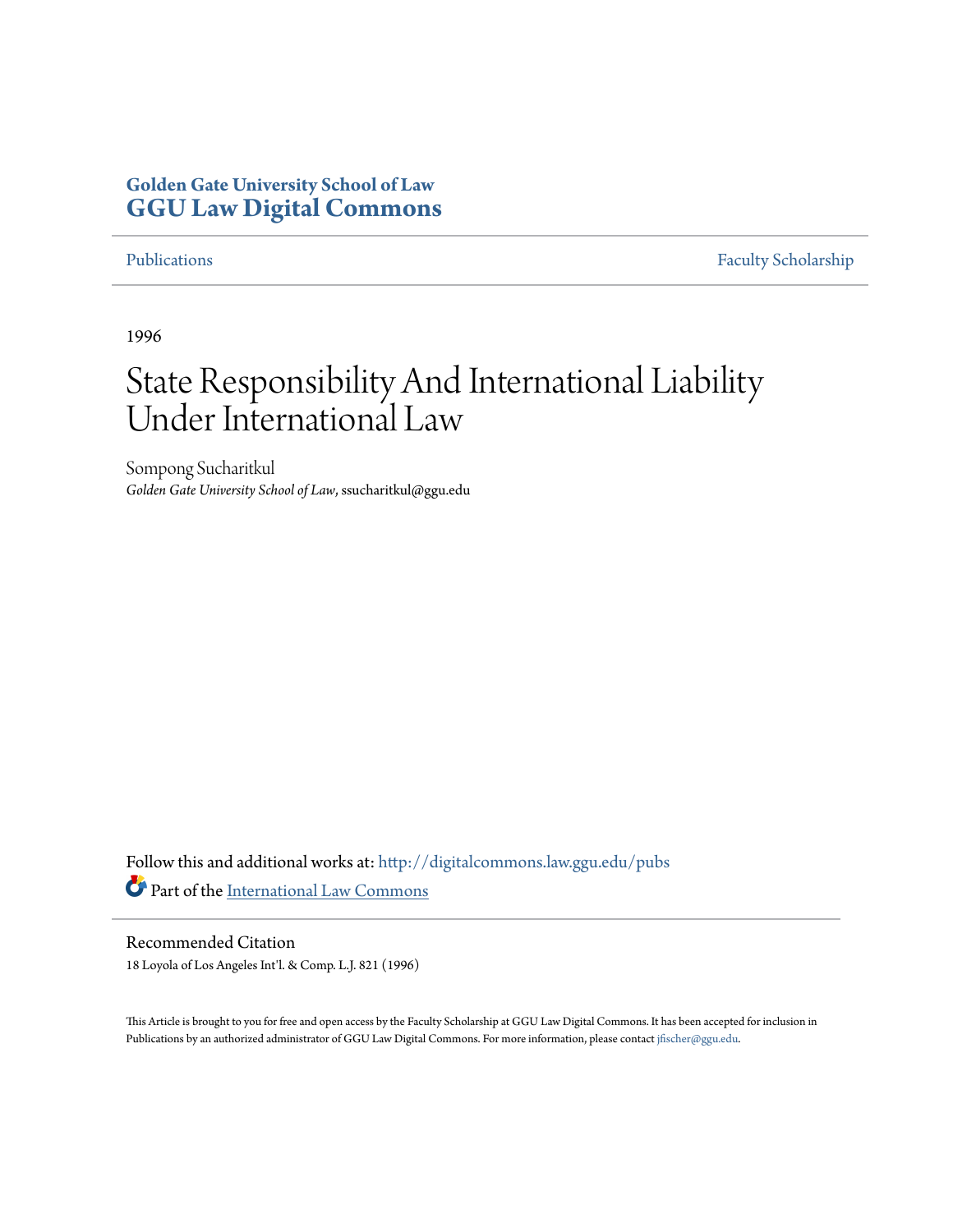# **State Responsibility And International Liability Under International Law**

#### SOMPONG SUCHARITKUL\*

#### I. INTRODUCTION

The International Law Commission (ILC) is actively studying two topics, namely, "State Responsibility"! and "International Liability for Injurious Consequences Arising out of Acts Not Prohibited by International Law."<sup>2</sup> There appears to have been some confusion concerning these two topics. International liability, as a new topic, was carved out of the main theory of State responsibility. Both topics, however, deal with the obligations and duties incumbent upon States under international law. Differentiating between State responsibility and international liability of a State is conceptually difficult. Even though an act of a State may not be wrongful by virtue of consent,<sup>3</sup> force majeure or fortuitous

<sup>\*</sup> Distinguished Professor of International and Comparative Law, Golden Gate University School of Law; B.A. (Honors), B.c.L., M.A., D.Phil., D.C.L. (Oxford); Docteur en Droit (Paris); LL.M. (Harvard). I dedicate this study to confrere Krzysztof Skubiszewski, President of the Iran-U.S. Claims Tribunal, former Minister of Foreign Affairs of Poland, and Member of the Institut de Droit International.

<sup>1.</sup> *See Report of the International Law Commission on the Work of Its Twenty-Seventh Session* n 9-51, U.N. Doc. *N1001O/Rev.l* (1975), *reprinted in* [1975] 2 Y.B. In!'l L. Comm'n 47, 51-59, U.N. Doc. *NCN/4/SER.A11975/Add.l* [hereinafter *Twenty-Seventh ILC Session Report]; Report of the International Law Commission on the Work of Its Thirty-Second Session*  $\P$ <sup>*'*</sup>] 26-33, U.N. Doc. *A*/35/10 (1980), *reprinted in* [1980] 2 Y.B. Int'l L. Comm'n pt. 2, at 1, 26-30, U.N. Doc. *NCN.4/SER.N1980/Add.l* (Part 2) [hereinafter *Thirty-Second ILC Session Report].* 

*<sup>2.</sup> See Report of the International Law Commission on the Work of Its Thirtieth Session*  $\P$ **]** 170-178, U.N. Doc. *A*/33/10 (1978), *reprinted in* [1978] 2 Y.B. Int'l L. Comm'n pt. 2, at 1, 149-52, U.N. Doc. *NCN.4/SER.NI978/Add.l* (Part 2) [hereinafter *Thirtieth ILC Session Report];* Robert Q. Quentin-Baxter, *Preliminary Report on International Liability for Injurious Consequences Arising out of Acts Not Prohibited by International Law, U.N.* Doc. *NCN.4/334* & Add.l & 2 (1980), *reprinted in* (1980] 2 Y.B. In!'l L. Comm'n pt.l, at 247, U.N. Doc. *NCN.4/SER.N1980/Add.l* (Part 1).

<sup>3.</sup> Draft Articles on State Responsibility, art. 29, *in Thirty-Second ILC Session Report, supra* note 1, at 30, 33 [hereinafter Draft Articles].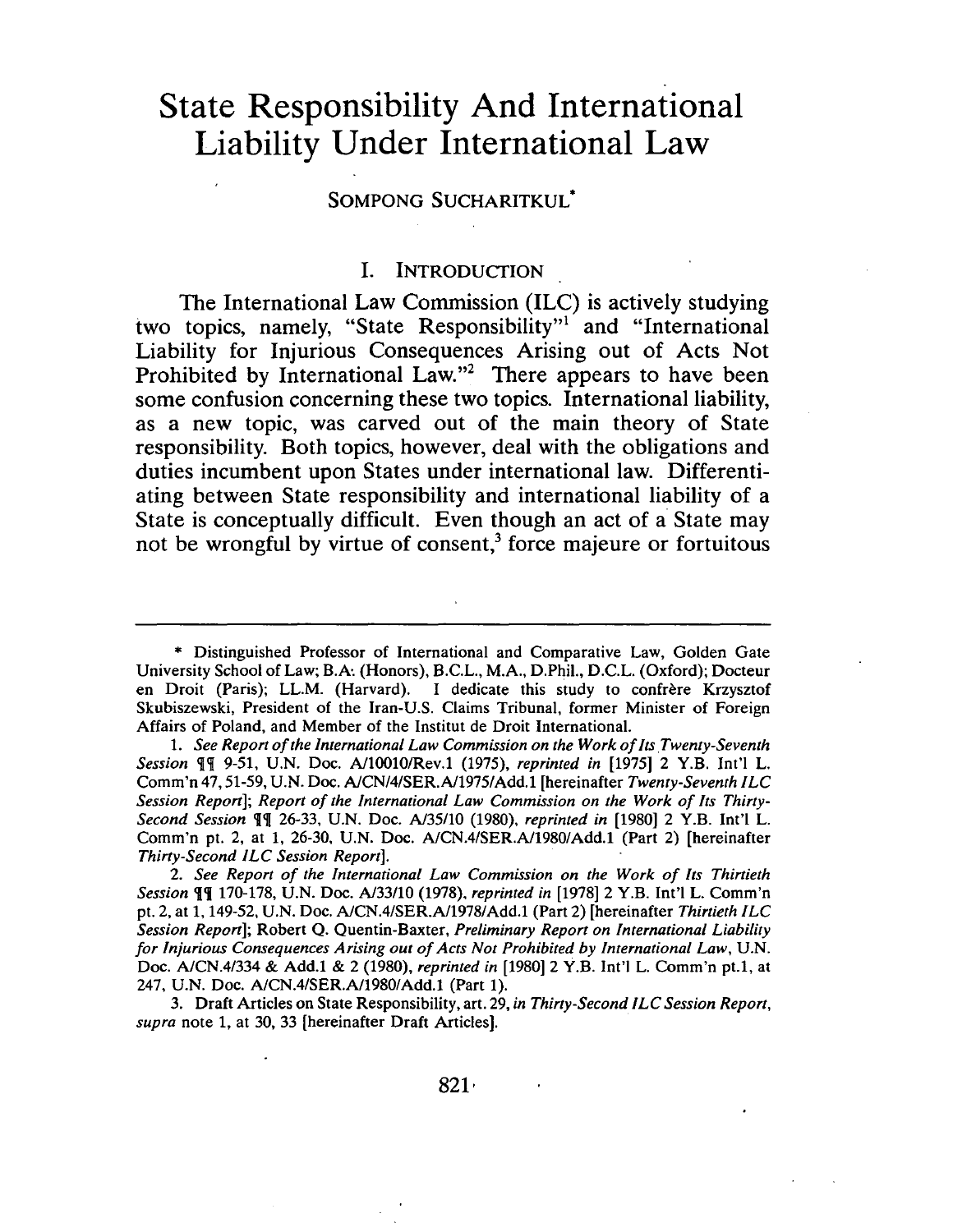event,<sup>4</sup> distress,<sup>5</sup> or necessity,<sup>6</sup> the absence of a wrongful act does not prejudge the question of compensation for damage caused by that act.<sup>7</sup> The State may engage its international liability and compensate for damage caused by its act, regardless of the existence of a wrongful act. $8$  In more ways than one, a State's international liability constitutes proof of injurious consequences independent of a wrongful act attributable to that State.

Linguistic deficiency in non-English languages to differentiate between "responsibility" and "liability" further compounds the difficulty in distinguishing between State responsibility and States' international liability. Civil law vocabularies express the notion of "liability" in terms of "responsibility" or "civil responsibility." Thus, "State responsibility" refers to a State's responsibility under international law in general, whereas "international liability" denotes a State's "civil responsibility," or obligation to pay compensation or make reparations for injuries that non-nationals suffer outside its national boundaries as a result of activities within its territory or under its control. A State's international liability is engaged not only under international law, but also within the national dimension of municipal legal systems in circumstances involving transnational relations.

This Article assesses the relation between State responsibility under international law and international liability of States for injurious consequences that arise out of activities within their jurisdiction or control and that affect other States or nationals of other States. Part II examines the historical developments of State responsibility and international liability. Part III compares and contrasts elements of State responsibility and international liability. Part IV concludes that further study and development of State responsibility and international liability should be continued and encouraged.

#### II. HISTORICAL DEVELOPMENTS

It is not unnatural that legal principles have developed through historical accidents. International norms continue to evolve in

8. [d.

<sup>4.</sup> *Id.* art. 31.

<sup>5. [</sup>d. art. 32.

<sup>6. [</sup>d. art. 33.

<sup>7.</sup> *Id.* art. 35.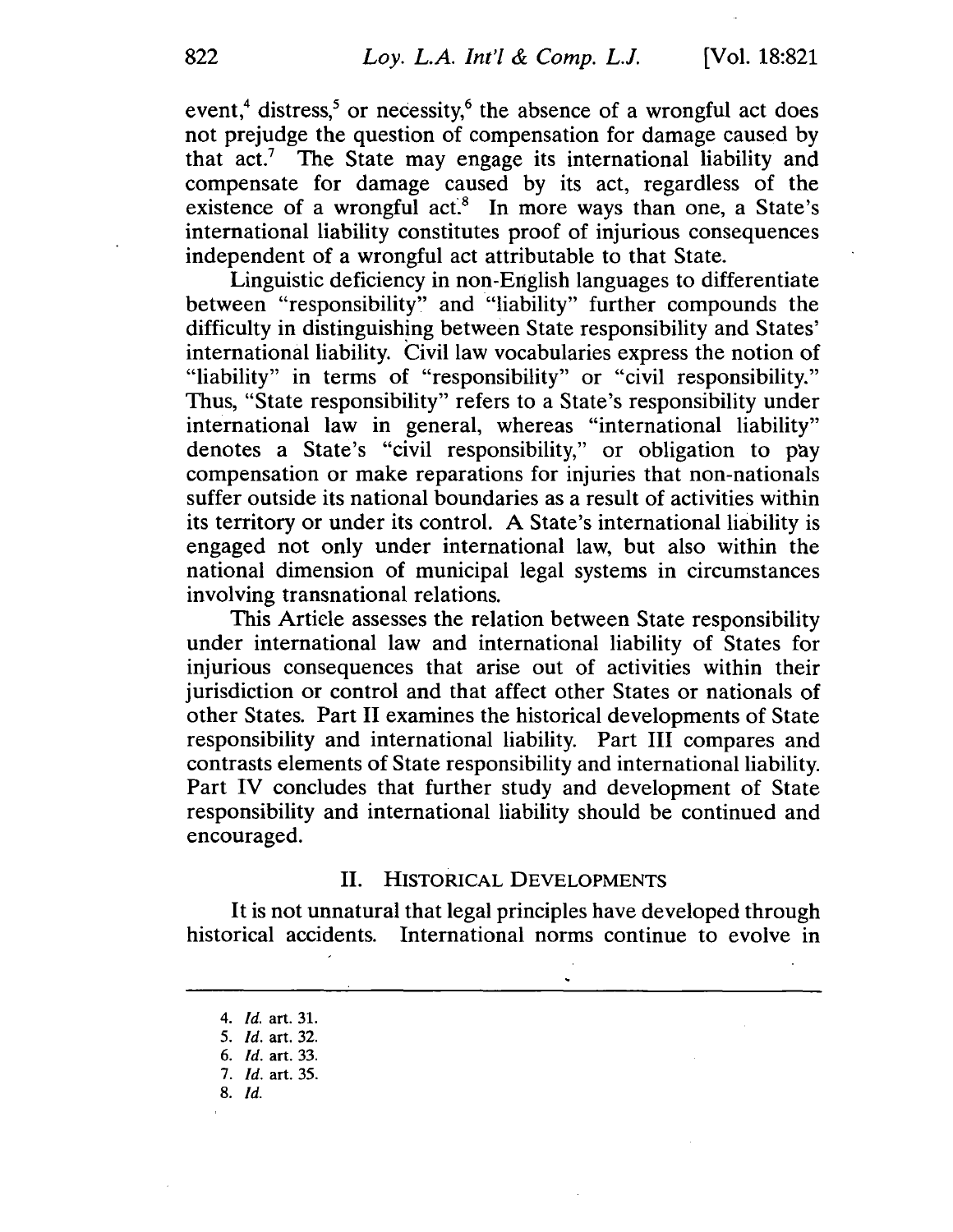response to exigencies of the time, including legal norms regarding State responsibility and international liability. The origins and historical developments of these norms disclose instances where their evolutionary paths have crossed, intersected and coincided.

#### A. *State Responsibility*

"State responsibility" was originally conceived as a set of international rules governing States' international obligations in their relations with other States. A State's primary obligation is to pay compensation or make reparation for injuries suffered by nationals of other States. In traditional international law, State responsibility constituted a classic way of dealing with violations of customary international law.9 From an injured State's point of view, State responsibility represented the State's power to protect its citizens outside its national boundaries or a State's exercise of its right and duty to do so. A State was traditionally empowered to extend its diplomatic protection to its citizens or nationals wherever they might be located, including another State's territory. This aspect of customary international law was known as "diplomatic protection of citizens abroad."<sup>10</sup> Conversely, a State's exercise of diplomatic protection vis-a-vis an offending State was predicated upon the offending State's failure to meet the minimum international standard for "the treatment of aliens."<sup>11</sup> In other words, the injured State was exercising its power of diplomatic protection to demand compensation or reparation for personal injuries, including loss of life; economic or financial injuries, including loss of property or assets; and property damages, including loss of investments, expropriation, nationalization and requisition or confiscation of property belonging to foreigners.<sup>12</sup>

The term "diplomatic protection" was never confined to diplo-

<sup>9. &</sup>quot;International law" is defined as "[t]hose laws governing the legal relations between nations." BLACK'S LAW DICTIONARY 816 (6th ed. 1990).

<sup>10.</sup> Vattel, in his classic work *Le Droit Des Geus,* defined diplomatic protection as "quicon fue maltraite un citozen offense indirectement I'etat, qui doik proteger ce citozen." VATfEL, LE DROIT DES GEUS 71 (1758); *see also* C.F. AMERASINGHE, LOCAL REMEDIES IN INTERNATIONAL LAW 53 (1990). For an earlier report on diplomatic protection see E.M. Borchard, *Rapport sur la Protection Diplomatique Des Nationaux a L' Eftangu 38*  ANNIASE DE L'INSTITUTE DE DROIT INTERNATIONAL 256, 256-455 (1931).

<sup>11.</sup> *See* Borchard, *supra* note 10.

<sup>12.</sup> In the absence of specific treaty obligations, the power of a state to protect its citizens abroad is based on customary international law, as pointed out in *Hines v. Davidowitz,* 312 U.S. 52 (1941).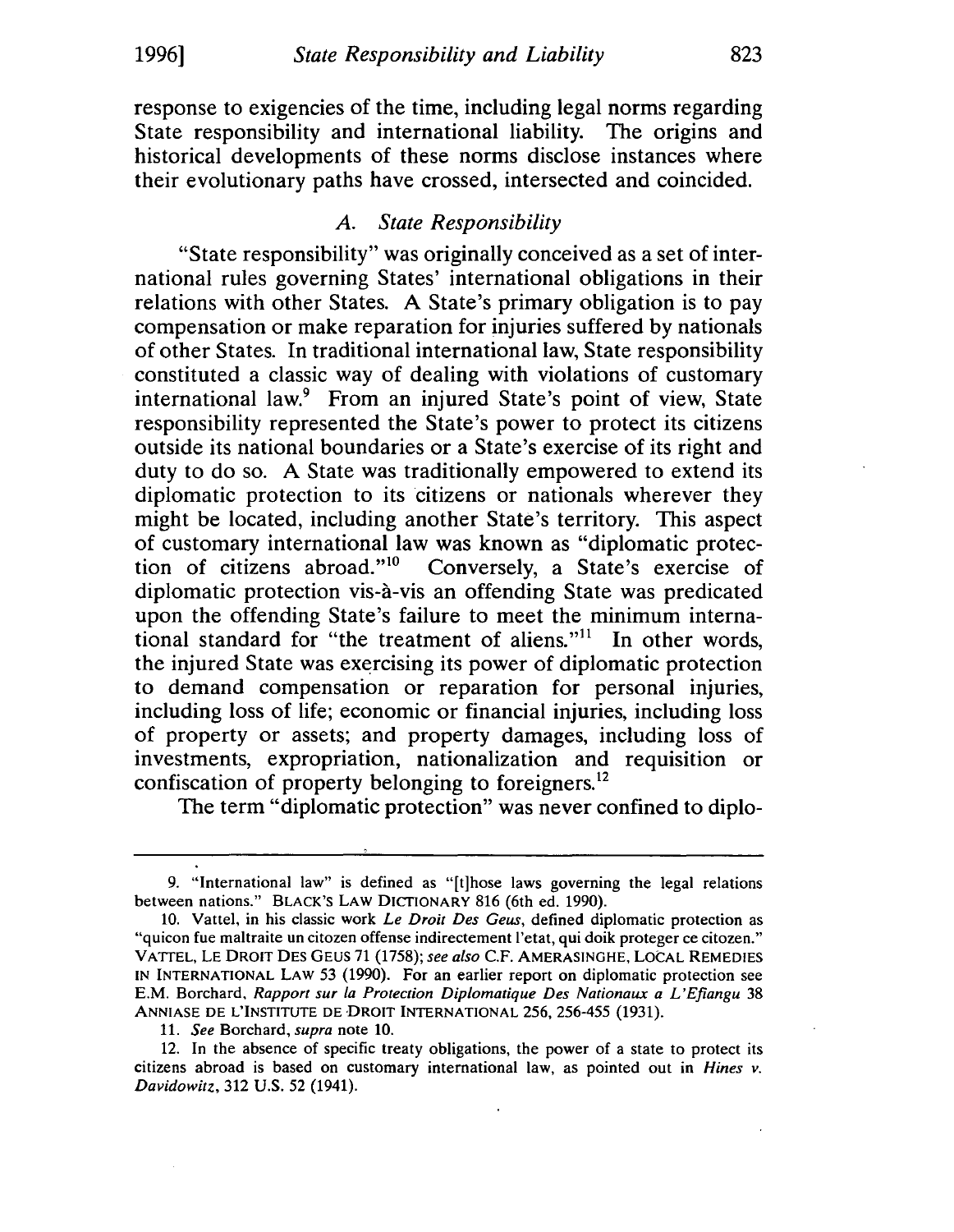macy or recourse to diplomatic channels to negotiate a settlement of international claims. Rather, the adjective "diplomatic" referred to the "governmental" level of protection, which could encompass any means adopted by the injured State. Thus, under traditional international law, a State could use force to compel payment of debts that another State owed to one of its nationals, either natural or juridical persons, such as corporations or enterprises. A State's collection of private debts from another State was prevalent in the Western Hemisphere until the Hague Peace Conferences in 1899 and 1907. Following the close of World War I, States ultimately denounced the use of force or war as an instrument 'of national policy. 13

Indeed, for some States, notably the United States, the law of State responsibility essentially meant responsibility for injuries to aliens as well as diplomatic protection of citizens abroad. In its initial stages, State responsibility not only was considered to constitute the major component of international law, but also was regarded as the exclusive domain of the law of nations. In its primitive stages, iriternational law had condoned the use of force to enforce payment of compensation or repayment of loans, even in the international arena. The practice of European and Inter-American states abounded with dispute settlements relating to injuries suffered by aliens and mixed claims commissions, as well as other types of international arbitration, conciliation and mediation, including good offices and fact-finding missions.<sup>14</sup>

Personal injuries and economic losses suffered by aliens were initially recoverable through unrestricted resort to local remedies. Soon thereafter, the Exhaustion of the Local Remedies Rule developed, which required the exhaustion of local remedies before the injured State could espouse or take up its nationals' claims against another State.<sup>15</sup> This requirement formed an integral part of the

<sup>13.</sup> The League of Nations was formed following the end of World War L The Covenant of the League of Nations, concluded in 1919, did not abolish war, but rather placed limitations upon the use of force. Covenant of the League of Nations, June 17, 1919, 22 U.S.T 3410, 94 L.N.T.S. 57.

*<sup>14.</sup> See* Mavromatis Palestine Concession Case (Greece v. U.K.), 1924, P.C.U. (ser. A) No.2, at 12 (Mar. 3); Chorzow Factory Case (Germany v. PoL), 1928, P.C.U. (ser. A) No. 17, at 47.

*<sup>15.</sup> See* Interhandel (Switz. v. U.S.), 1957 I.C.J. 105 (Interim Protection Order of Oct. 24); Ambatielos Claim (Greece v. U.K.), 23 LL.R. 306 (Arb. Comm'n 1956); Anglo-Iranian Oil Co. (U.K. v. Iran), 1951 I.C.J. 89 (Interim Protection Order of July 5), 1952 I.C.J. 93 (Preliminary Objection of July 22). *Compare with* Draft Articles, *supra* note 3, art. 22.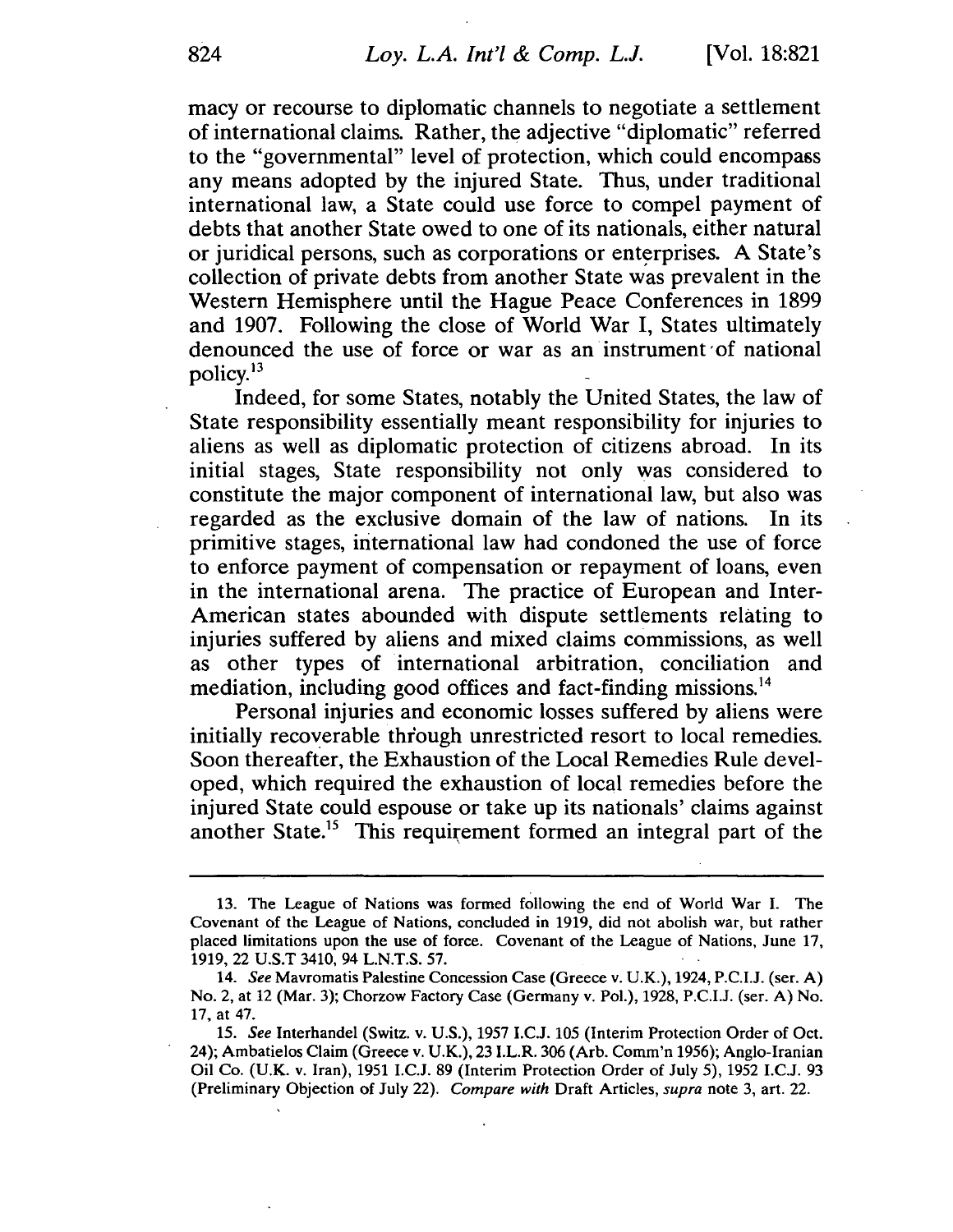law of State responsibility for injuries to aliens.

In 1929, the Harvard Research in International Law prepared a draft Convention on Responsibility of States for Damage Done in Their Territory to the Person or Property of Foreigners (1929 Draft Convention).<sup>16</sup> A subsequent Draft Convention on the International Responsibility of States for Injuries to Aliens (1961 Draft Convention) revised the 1929 Draft Convention.<sup>17</sup>

According to the 1929 Draft Convention, "[a] State is responsible, when it has a duty to make reparation to another State for the injury sustained by the latter State as a consequence of an injury to its national."<sup>18</sup> The 1929 Draft Convention prescribed some general principles and defined the circumstances in which a State is responsible for injury. In 1927, the Institute of International Law adopted a resolution on the same topic, stating that "[a] State is responsible for injuries caused to foreigners by any action or omission contrary to its international obligations."<sup>19</sup> The 1961 Draft Convention likewise stipulated that "[a] State is internationally responsible for an act or omission which, under international law, is wrongful, is attributable to that State, and causes an injury to an alien. $\frac{60}{20}$  Thus, in their attempts to codify the law of State responsibility, the Harvard Research in International Law and the Institute of International Law concentrated on the international rules regarding violation of a primary international obligation, giving rise to a secondary obligation to make reparation for aliens' injuries.

Meanwhile, the U.N. General Assembly decided in 1953 that "it is desirable for the maintenance and development of peaceful relations between States that the principles of international· law governing State responsibility be codified."<sup>21</sup> From 1956 to 1961,

18. 1929 Draft Convention, *supra* note 16, art. 1.

19. International Responsibility of States for Injuries on Their Territory to the Person or Property of Foreigners, *reprinted in* 22 AM. J. INT'LL 330 (Special Supp. 1928).

20. 1961 Draft Convention, *supra* note 17, art. 1, para. 1.

21. G.A. Res. 799, U.N. GAOR 6th Comm., 8th Sess., Supp. No. 17, at 52, U.N. Doc. AJ2630 (1953).

<sup>16.</sup> Research in International Law, Harvard Law School, Responsibility of States for Damage Done in Their Territory to the Person or Property of Foreigners, *reprinted in* 23 AM. J. INT'L L. 133 (Special Supp: 1929) [hereinafter 1929 Draft Convention].

<sup>17.</sup> Draft Convention on the International Responsibility of States for Injuries to Aliens, *reprinted in* Louis B. Sohn & RR Baxter, *Responsibility of States for Injuries to the Economic Interests of Aliens,* 55 AM. J. INT'L L. 548 (1961) [hereinafter 1961 Draft Convention].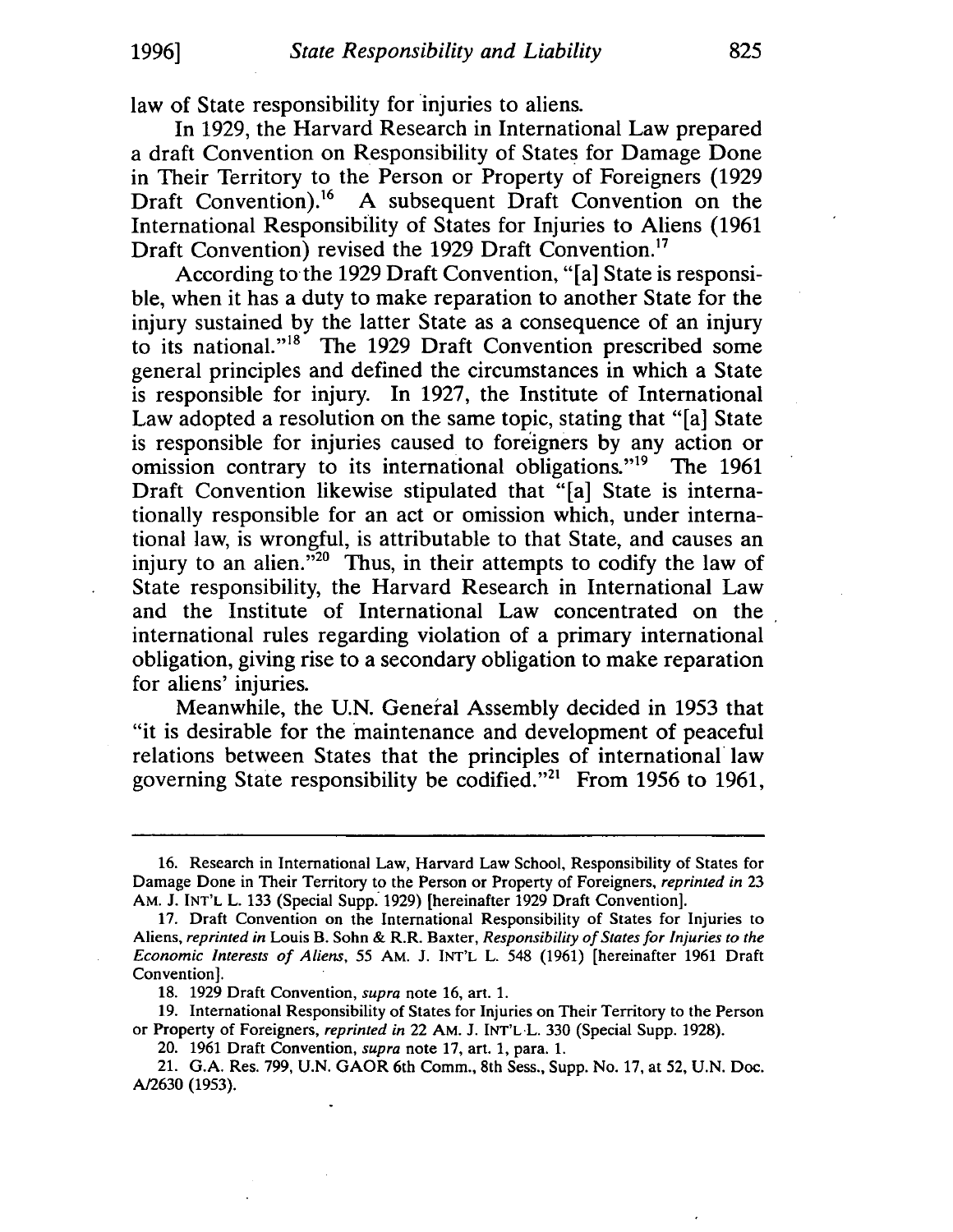Dr. F.V. Garcia-Amador, the first U.N. Special Rapporteur, submitted six reports on various aspects of State responsibility.<sup>22</sup> Dr. Garcia-Amador noticed a trend in the various drafts proposed by the developed world toward excessive protection of advanced countries' economic interests in the exploitation of developing countries' natural resources and 'raw materials. A compromise was suggested, whereby a minimum human rights standard would govern the international'treatment of aliens and nationals. In other words, a minimum human rights standard or guarantee against racial discrimination should be included as a counterpart to the required international standard of treatment of foreigners. Any endeavor to enforce such a minimum standard or guarantee, however, was doomed to failure, considering strong opposition . from the West, which regarded a minimum standard as interference in its domestic affairs.

Judge Roberto Ago, the second Special Rapporteur, presented the second generation of reports. which followed the general plan adopted by the ILC in 1975. This plan envisaged the following structure for the draft articles: Part One concerning the origin of international responsibility; Part Two reviewing the content, forms and degrees of international responsibility; and a possible Part Three discussing the settlement of disputes and the implementation (*mise en oeuvre*) of international responsibility.<sup>23</sup> In 1980, the ILC provisionally adopted, on first reading, Part One of the draft articles, containing thirty-five articles on "the origin of international responsibility." Part One was divided into five Chapters: General Principles; The "Act of the State" under International Law; Breach of an International Obligation; Implication of a State in the

<sup>22.</sup> F.V. Garcia Amador, *International Responsibility: Report,* U.N. Doc. *AlCN.4/96 (1956), reprinted in* [1956] 2 Y.B. Int'! L. Comm'n 173, U.N. Doc. *A/CN.4/SERA/19- 56/Add.1;* F.V. Garcia Amador, *International Responsibility: Second Report,* U.N. Doc. *A/CN.4/106* (1957), *reprinted in* (1957] 2 Y.B. Int'! L. Comm'n 104, U.N. Doc. *AlCN.4/- SERAl1957/Add.1;* F.V. Garcia Amador, *International Responsibility: Third Report,* U.N. Doc. A/CN.4/Il1 (1958), *reprinted in* [1958] 2 Y.B. Int'! L. Comm'n 47, U.N. Doc. *AlCN.4/SERAl1958/Add.1;* F.V. Garcia Amador, *International Responsibility: Fourth Report,* U.N. Doc. *A/CN.4/119* (1959), *reprinted in* [1959] 2 Y.B. Int'! L. Comm'n 1, U.N. Doc. *AlCN.4/SERAI1959/Add.1;* F.V. Garcia Amador, *International Responsibility: Fifth Report,* U.N. Doc. *A/CN.4/125* (1960), *reprinted in* [1960] 2 Y.B. Int'! L. Comm'n 41, U.N. Doc. *AlCN.4/SERAl1960/Add.1;* F.V. Garcia Amador, *International Responsibility: Sixth Report,* U.N. Doc. *AlCN.4/134* (1961), *reprinted in* [1961] 2 Y.B. Int'! L. Comm'n 1, U.N. Doc. A/CN.4/SER.A/1961/Add.1.

<sup>23.</sup> Twenty-Seventh ILC Session Report, supra note 1,  $\P$   $\P$  38-51, at 55-59.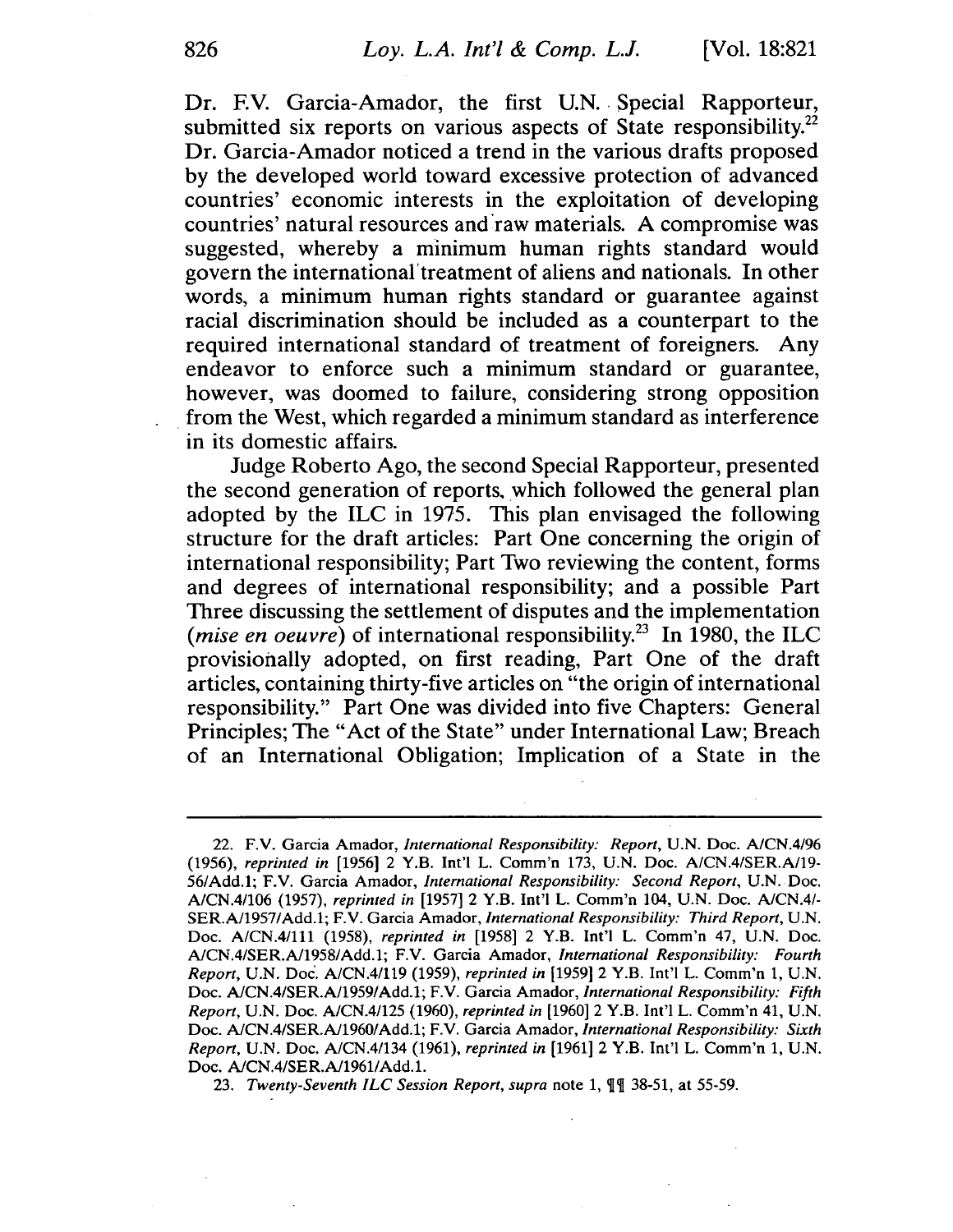Internationally Wrongful Act of Another State; and Circumstances Precluding Wrongfulness.<sup>24</sup>

Following Judge Ago's election to the International Court of Justice (ICJ), the U.N. appointed a third Special Rapporteur, Professor Willem Riphagen. From 1980 to 1986, he presented a series of seven reports with reference to Parts Two and Three of the draft articles.<sup>25</sup> In 1986, the ILC provisionally adopted draft articles 1 to 5 of Part Two.26

In 1987, the U.N. appointed Professor Gaetano Arangio-Ruiz the fourth and current Special Rapporteur on the topic of State responsibility. He began submitting reports to the ILC in 1987.<sup>27</sup> Since 1988, the ILC as considered several reports and has referred draft articles to the Drafting Committee.<sup>28</sup>

26. *Report of the International Law Commission on the Work of Its Thirty-Eighth Session,* 'II 38, U.N. Doc. Al41/10 (1986), *reprinted in* [1986] 2 Y.B. Int'! L. Comm'n pt. 2, at 1, 35, U.N. Doc. A/CN.4/SER.A/1986/Add.1 (Part 2). The five articles in Part Three and its Annex were referred to the Drafting Committee in 1986. *Id.*  $\parallel$  63, at 38.

27. Gaetano Arangio-Ruiz, *Preliminary Report on State Responsibility,* U.N. Doc. AlCNAI416 & Add.1 (1988), *reprinted in* [1988] 2 Y.B. Int'! L. Comm'n pt. 1, at 6, U.N. Doc. A/CN.4/SER.A/1988/Add.1 (Part 1).

28. For the text of articles 6 and 7, see *Report of the International Law Commission on the Work of Its Forty-First Session*  $\P$ <sup>*I*</sup> 229-230, U.N. Doc. A/44/10 (1989), *reprinted in* [1989] 2 Y.B. Int'l L. Comm'n pt. 2, at 1, 72-73, U.N. Doc. A/CN.4/SER.A/1989/Add.1 (Part 2). For the text of articles 8, 9 and 10, see *Report of the International Law Commission on the Work of Its Forty-Second Session*  $\mathbb{I}$  344-407, U.N. Doc. A/45/10 (1990), *reprinted in* 

<sup>24.</sup> *Thirty-Second ILC Session Report, supra* note 1,  $\P\P$  17-34, at 26-62.

<sup>25.</sup> William Riphagen, *Preliminary Report on the Content, Forms and Degrees of International Responsibility (Part* 2 *of the Draft Articles on State Responsibility),* U.N. Doc A/CNAI330 (1980), *reprinted in* [1980] 2 Y.B. Int'! L. Comm'n pt. 1, at 107, U.N. Doc. A/CNAISERA/1980/Add.1 (Part 1); Willem Riphagen, *Second Report on the Content, Forms and Degrees of International Responsibility (Part* 2 *of the Draft Articles),* U.N. Doc A/CNAI344 (1981), *reprinted in* [1981] 2 Y.B. Int'l L. Comm'n pt. 1, at 79, U.N. Doc. A/CNAISERA/19811Add.1 (Part 1); Willem Riphagen, *Third Report on the Content, Forms and Degrees of International Responsibility (Part* 2 *of the Draft Articles),* U.N. Doc A/CNAI354 & Add.1 & 2 (1982), *reprinted in* [1982] 2 Y.B. Int'! L. Comm'n pt. 1, at 22, U.N. Doc. A/CNAISERA/1982/Add.1 (Part 1); Willem Riphagen, *Fourth Report on the Content, Forms and Degrees of International Responsibility (Part* 2 *of the Draft Articles),*  U.N. Doc A/CNAI366 & Add.1 (1983), *reprinted in* [1983] 2 Y.B. Int'! L. Comm'n pt. 1, at 3, U.N. Doc. AlCNAISERAl1983/Add.1 (Part 1); Willem Riphagen, *Fifth Report on the Content, Forms and Degrees of International Responsibility (Part* 2 *of the Draft Articles),*  U.N. Doc AlCN.4/380 (1984), *reprinted in* [1984] 2 Y.B. Int'! L. Comm'n pt. 1, at 1, U.N. Doc. A/CNAISERAl1984/Add.1 (Part 1); Willem Riphagen, *Sixth Report on the Content, Forms and Degrees of International Responsibility (Part* 2 *of the Draft Articles),* U.N. Doc A/CNAI389 (1985), *reprinted in* [1985] 2 Y.B. Int'! L. Comm'n pt. 1, at 3, U.N. Doc. A/CNAISERA/l985IAdd.1 (Part 1); Willem Riphagen, *Seventh Report on State Responsibility,* U.N. Doc AlCNAI397 & Add.1 (1986), *reprinted in* [1986] 2 Y.B. Int'l L. Comm'n pt. 1, at 1, U.N. Doc. A/CN.4/SER.A/1986/Add.1 (Part 1).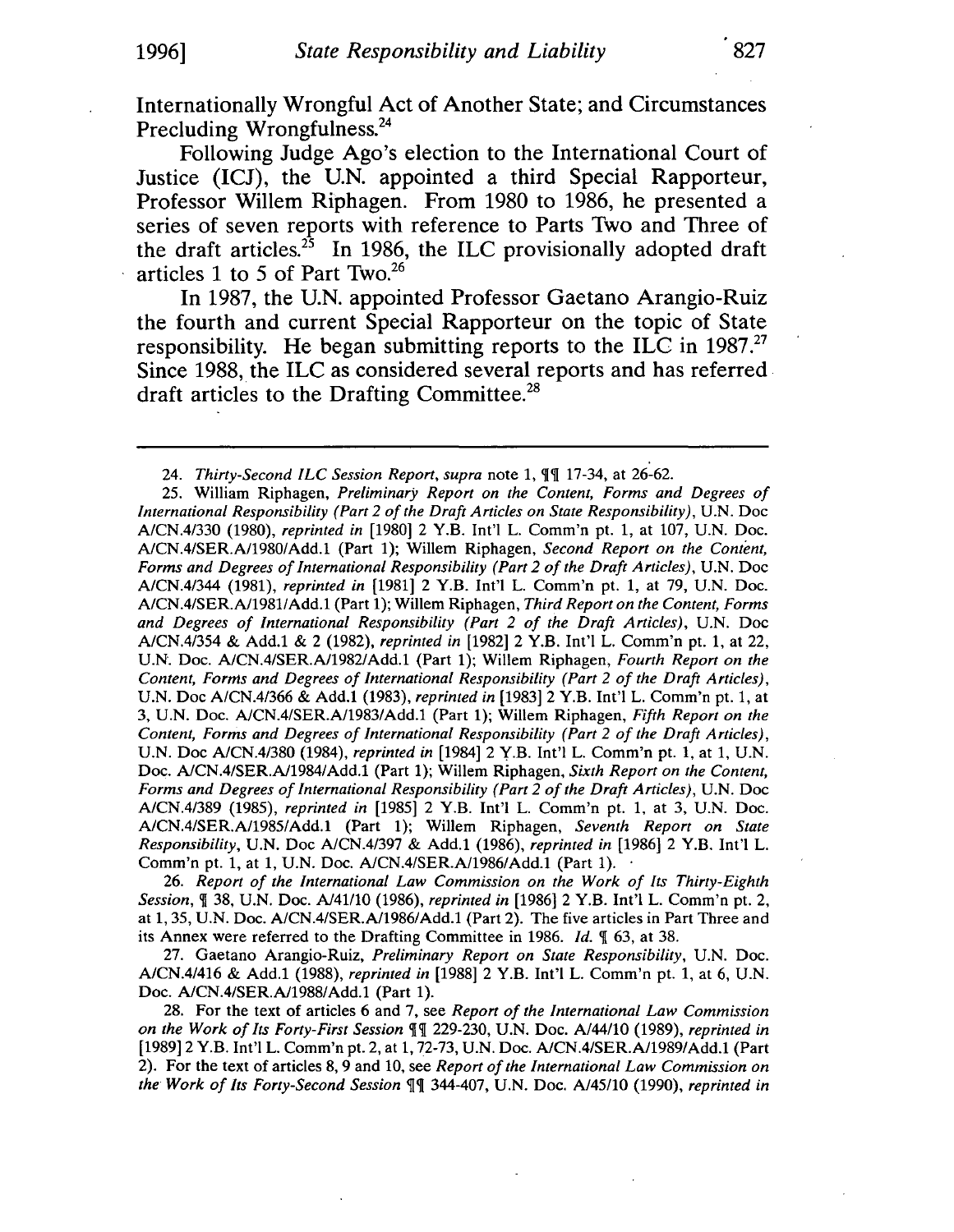Since 1975, the scope of State responsibility law has expanded far beyond the traditional notion contained in the various draft conventions prepared by national and international institutions of higher learning, such as the Harvard Research in International Law and the Institute of International Law. State responsibility has even expanded beyond the notion contained in the first generation of reports submitted by Dr. Garcia-Amador. The current notion of State responsibility is a comprehensive regime of the law of obligations, covering general principles of States' international responsibility, 'including primary rules that establish all types of internationally wrongful acts attributable to a State and secondary rules that flow as a legal consequence from a State's breach of an international obligation, regardless of its origin.

Thus, as a topic for codification, State responsibility has progressed over time. From the notion of a special regime of State responsibility for injuries suffered by aliens on a State's territory, State responsibility has evolved into a comprehensive system of international responsibility of a State, regardless of whether aliens or individuals are involved and regardless of injuries.

## *B. International Liability for Injurious Consequences Arising out of Acts Not Prohibited by International Law*

As conceived by the ILC, "international liability" evolved from article 35 of the draft articles on State responsibility. International liability is based on the proposition that absence of wrongfulness does not prejudge the question of compensation for damage caused by an act of a State.<sup>29</sup> The liability of a State does not stem from its fault or the wrongfulness of its act, but from the injurious consequences suffered by persons beyond its boundaries.<sup>30</sup> The origin of international liability is traceable to Roman law and common law, as evidenced by the Latin maxim: *sic utere tuo ut alienum non* 

*30. See generally id.* 

<sup>[1990] 2</sup> Y.B. Int'l L. Comm'n pt. 2, at 1, 71-81 & nn.271, 289 & 291, U.N. Doc. A/CN.4/SER.A/1990/Add.1 (Part 2). *See Report of the International Law Commission on the Work of Its Forty-Third Session*  $\P\P$  308-322, U.N. Doc. A/46/10 (1991), *reprinted in* [1991] 2 Y.B. Int'l L. Comm'n pt. 2, at 1, 127-29, U.N. Doc. *A/CN.4/SER.A/1991/Add.1* (Part 2); *Report of the International Law Commission on the Work of Its Forty-Fourth Session* **[¶** 112-276, U.N. Doc. *A*/47/10 (1992), *reprinted in* [1992] 2 Y.B. Int'l L. Comm'n pt. 2, at 1, 18-41, U.N. Doc. A/CN.4/SER.A/1992/Add.1 (Part 2).

*<sup>29.</sup> See generally Report of the International Law Commission on the Work of Its Thirty-Seventh Session*  $\P\P$  108-163, U.N. Doc. *A*/40/10 (1985), *reprinted in* [1985] 2 Y.B. Int'l L. Comm'n pt. 2, at 19-27, U.N. Doc. *NCN.4/SERN1985/Add.1* (Part 2).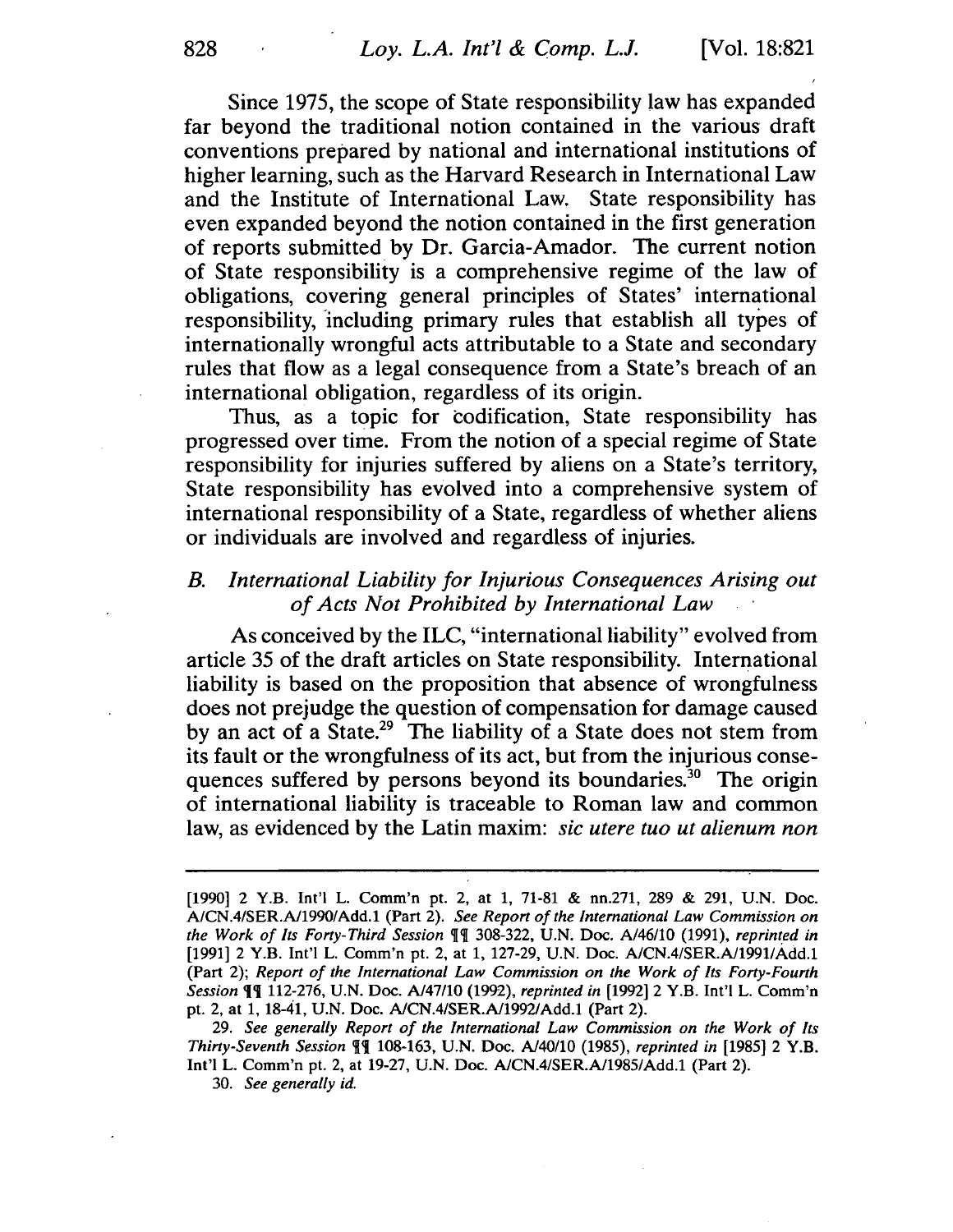*laedas,* which means "use your property in such a' way as not to harm others."<sup>31</sup> This concept of liability is based on restrictive enjoyment of one's own property, or limited and regulated use of proprietary rights subject to the prevention of harm to one's neighbors.

The theory of international liability finds expression in State practice, as exemplified in the *Trail Smelter Case,32* the *Lake Lanoux Arbitration,33* the *Corfu Channel Case,34* and the *Settlement of Gut Dam Claims.35* In these cases, the primary rule, which provides that a State must refrain from harming its neighbors, received further application with far wider implications. A State must not only refrain from harming or hurting neighboring States, it must also prevent harm in the territories of neighboring States.

The ILC has specified the obligations of every State in its sovereign right and in the exploration and exploitation of its natural resources. Moreover, the ILC has attempted to conceptualize and circumscribe the rules on international liability for injurious consequences arising out of acts not prohibited by international law. $36$  In 1978, the ILC appointed Professor Robert Q. Quentin-Baxter the first Special Rapporteur. Between 1980 and . . 1984, Professor Quentin-Baxter submitted five reports on international liability to the  $ILC<sup>37</sup>$  The ILC also reviewed a study

33. Lake Lanoux Arbitration (Fr. v. Spain), 24 I.L.R. 101 (Arb. Trib. 1957).

34. Corfu Channel (U.K. v. Alb.), 1949 I.C.J. 4 (Merits Apr. 9). The ICJ held Albania responsible because "nothing was attempted by the Albanian authorities to prevent the disaster. These grave omissions involve [d] the international responsibility of Albania." *Id.* at 23. Albania's responsibility was based on its failure to warn ships near the danger zone. *Id.* The ICJ reserved the assessment of compensation for a separate judgment. *Id.* at 26, 36. .

35. Settlement of Gut Dam Claims (U.S. v. Can.), 8 I.L.M. 118 (Lake Ontario Claims Trib. 1969).

*36. See Thirtieth ILC Session Report, supra* note 2.

37. Quentin-Baxter, *supra* note 2; Robert Q. Quentin-Baxter, *Second Report on International Liability for Injurious Consequences Arising out of Acts Not Prohibited by International Law,* U.N. Doc. *AlCN.4/346* & Add.l & Add.2 (1981), *reprinted in [1981]2*  Y.B. Int'l L. Comm'n pt. 1, at 103, U.N. Doc. *AlCN.4/SER.AlI9811Add.1* (Part 1); Robert Q. Quentin-Baxter, *Third Report on International Liability for Injurious Consequences Arising out of Acts Not Prohibited by International Law,* U.N. Doc. *AlCN.4/360 (1982), reprinted in* [1982] 2 Y.B. Int'l L. Comm'n pt. 1, at 51, U.N. Doc. *AlCN.4/SER.AlI9821A*dd.1 (Part 1); Robert Q. Quentin-Baxter, *Fourth Report on International Liability for* 

<sup>31.</sup> BLACKS LAW DICTIONARY 1380 (6th ed. 1990).

<sup>32.</sup> Trail Smelter Case (U.S. v. Can.), 3 R.I.A.A. 1905 (Trail Smelter Arb. Trib. 1938 & 1941).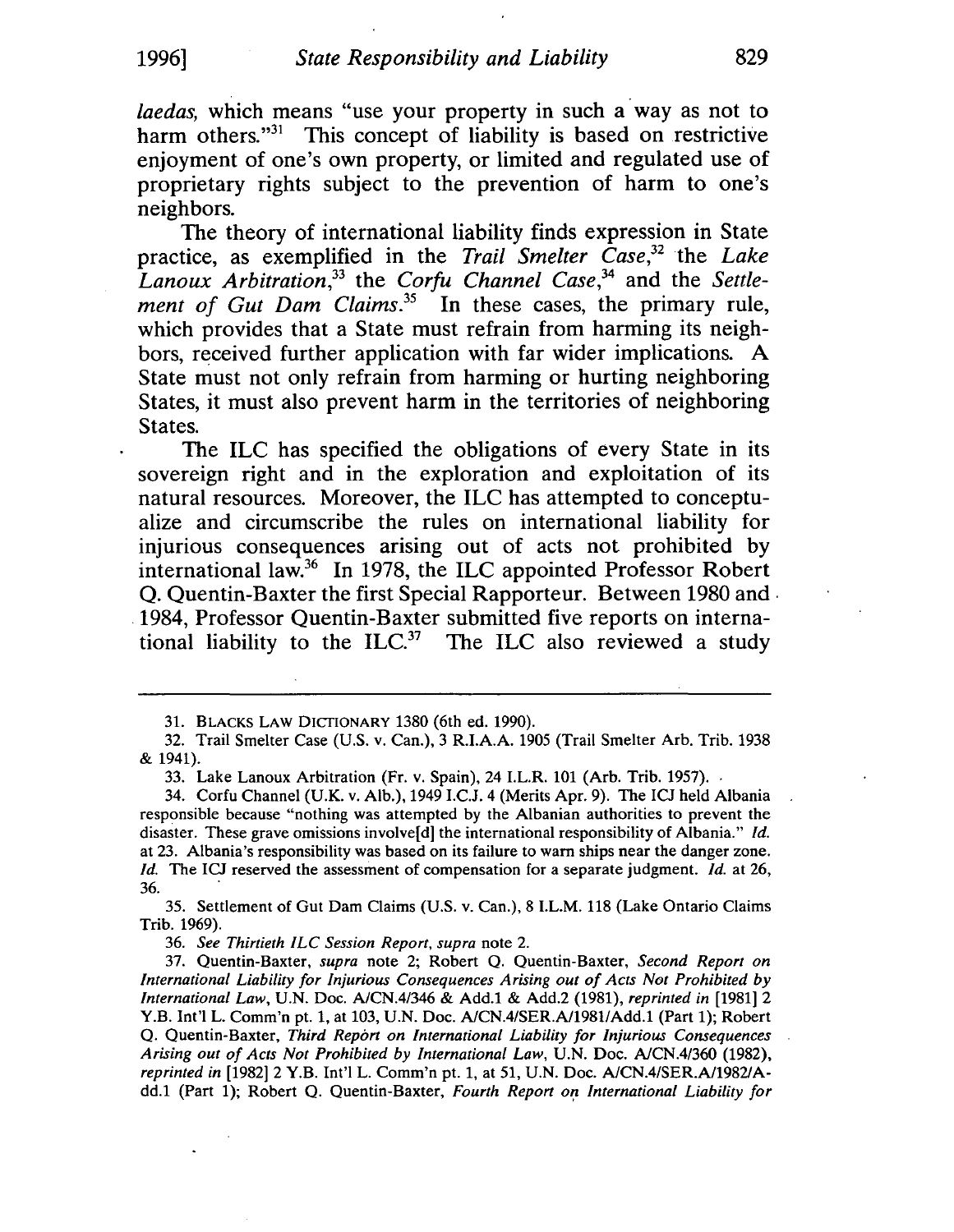prepared by the 'Secretariat that surveyed State practice relevant to international liability for injurious consequences arising out of acts not prohibited by international law.<sup>38</sup>

Following the untimely death of Professor Quentin-Baxter, the ILC appointed Ambassador Julio Barboza' the second Special Rapporteur. From 1985 to 1992, the ILC received no fewer than seven reports from the second Special Rapporteur.<sup>39</sup>

Currently, the ILC is considering succeeding reports from the Special Rapporteurs. An open-ended working group, which was established in 1992 to consider general issues relating to the scope of liability, may exemplify the future direction of work on the topic of international liability.40 Although the ILC has identified the

*38. Replies Received in Response to the Questionnaire Prepared by the Special Rapporteur with the Assistance of the Secretariat,* U.N. Doc. *AlCN.4/378* (1984), *reprinted in* [1984]2 Y.B. Int'I L. Comm'n pt. 2, at 129, U.N. Doc. A/CN.4/SER.Al1984/Add.1 (Part 1).

39. Julio Barboza, *Preliminary Report on International Liability for Injurious Consequences Arising out of Acts Not Prohibited by Inteniational Law,* U.N. Doc. *A/CN.4/394* (1985), *reprinted in* [1985] 2 Y.B. Int'I L. Comm'n pt. 1, at 97, U.N. Doc. *A/CN.4/SER.A/1985/Add.1* (Part 1); Julio Barboza, *Second Report on International Liability*  for Injurious Consequences Arising out of Acts Not Prohibited by International Law, U.N. Doc. A/CN.4/402 (1986), *reprinted in* [1986]2 Y.B. Int'I L. Comm'n pt. 1, at 145, U.N. Doc. *A/CN.4/SER.A/1986/Add.1* (Part 1); Julio Barboza, *Third Report on International Liability*  for Injurious Consequences Arising out of Acts Not Prohibited by International Law, U.N. Doc. *A/CN.4/405* (1987), *reprinted in* [1987]2 Y.B. Int'! L. Comm'n pt. 1, at 47, U.N. Doc. *A/CN.4/SER.A/1987* / Add.1 (Part 1); Julio Barboza, *Fourth Report on International Liability for Injurious Consequences Arising out of Acts Not Prohibited by International Law,* U.N. Doc. *A/CN.4/413* (1988), *reprinted in* [1988]2 y.B. Int'l L. Comm'n pt. 1, at 251, U.N. Doc. *AlCN.4/SER.A/1988/Add.1* (Part 1); Julio Barboza, *Fifth Report on International Liability*  for Injurious Consequences Arising out of Acts Not Prohibited by International Law, U.N. Doc. *A/CN.4/423* (1989), *reprinted in* [1989]2 Y.B. Int'! L. Comm'n pt. 1, at 138, U.N. Doc. AlCN.4/SER.A/1989/Add.1 (Part 1); Julio Barboza, *Sixth Report on International Liability*  for Injurious Consequences Arising out of Acts Not Prohibited by International Law, U.N. Doc. A/CN.4/428 (1990), *reprinted in* [1990]2 y.B. Int'l L. Comm'n pt. 1, at 83, U.N. Doc. A/CN.4/SER.A/1990/Add.1 (Part 1); Julio Barboza, *Seventh Report on International Liability for Injurious Consequences Arising out of Acts Not Prohibited by International Law,* U.N. Doc. A/CN.4/437 (1991), *reprinted in* [1991]2 Y.B. Int'I L. Comm'n pt. 1, at 71, U.N. Doc. *AlCN.4/SER.A/19911Add.1* (Part 1).

*40. See Report of the International Law Commission on the Work of Its Forty-Forth Session,* <Jl<Jl 112-276, U.N. Doc. *A/47/10* (1992), *reprinted in* [1992] 2 Y.B.lnt'l L. Comm'n pt. 2, at 1, 18-41, U.N. Doc. *AlCN.4/SER.A/1992/Add.1* (part 2).

*Injurious Consequences Arising out of Acts Not Prohibited by International Law,* U.N. Doc. *A/CN.4/373* (1983), *reprinted in* [1983] 2 Y.B. Int'l L. Comm'n pt. 1, at 201, U.N. Doc. *A/CN.4/SER.A/1983/Add.1* (Part 1); Robert O. Ouentin-Baxter. *Fifth Report on International Liability for Injurious Consequences Arising out of Acts Not Prohibited by International Law,* U.N. Doc. *AlCN.4/383* (1984), *reprinted in* [1984]2 Y.B. Int'I L. Comm'n pt. 1, at 155, U.N. Doc. *A/CN.4/SER.A/1984/Add.1* (Part 1).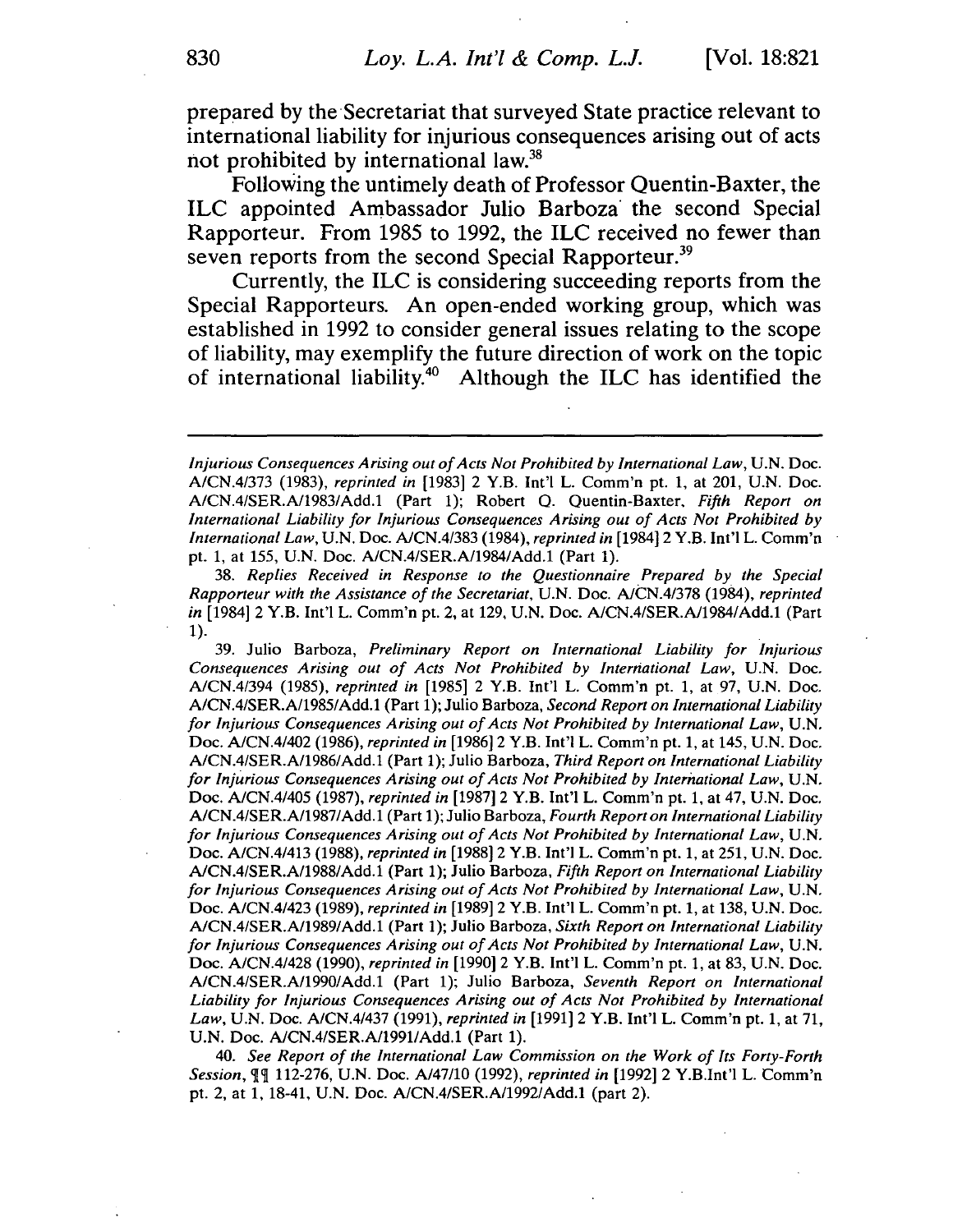broad area and outer limits covered by this issue, it has not yet made a final decision regarding the draft rules on international obligations of States. The rules appear to favor a strict doctrine of international liability of States accompanied by the primary duty to undertake precautionary measures that are consistent with the obligation to prevent harm.<sup>41</sup>

The topic of international liability has developed into specialized regimes of strict or even absolute liability. For example, an international fund was created to cover expenses for cleaning up environmental pollution and for compensating individuals for personal losses and injuries.42 Using this fund, international agencies were established to organize, manage and regulate procedures that ensure the safety and security of the international community in various fields of human endeavors and activities, such as maritime transport, oil pollution, marine environment, resource-sharing and long-range transboundary air pollution.<sup>43</sup>

Similar to State responsibility, which began as a set of primary rules regulating State responsibility for injuries to aliens, international liability prescribes a set of primary rules. In particular, these rules cover situations where the State fails to prevent harmful effects or fails to give necessary warning to avoid and abate such effects. Unlike State responsibility, however, international liability continues to be concerned only with primary rules, while the expanded scope of State responsibility has evolved to deal with breaches of such primary rules or obligations already subsisting in international law, regardless of origin.

Thus, the topics of State responsibility and international liability, which began as primary rules and primary obligations, ·continue to cross from time to time. This overlap necessitates occasional comments on the relevance of their mutual relations.

# III. ANALYTICAL EXAMINATION

An analysis of the elements of "State responsibility" and "international liability" may further clarify the similarities and

*<sup>41.</sup> Id.* The Commission concentrated on preventive measures and alternatives for activities to prevent harm. The Commission focused much less on remedial measures compared to the need to prevent the occurrence of harm.

*<sup>42.</sup> See e.g.* Convention on the Prevention of Marine Pollution by Dumping of Waste and Other Matter, Dec. 29, 1972, 11 LL.M. 1291.

*<sup>43.</sup> See e.g.,* Convention on the Establishment of an International Fund for Compensation for Oil Pollution Damage, Dec.18, 1971, 834 V.N.T.S. 17,46.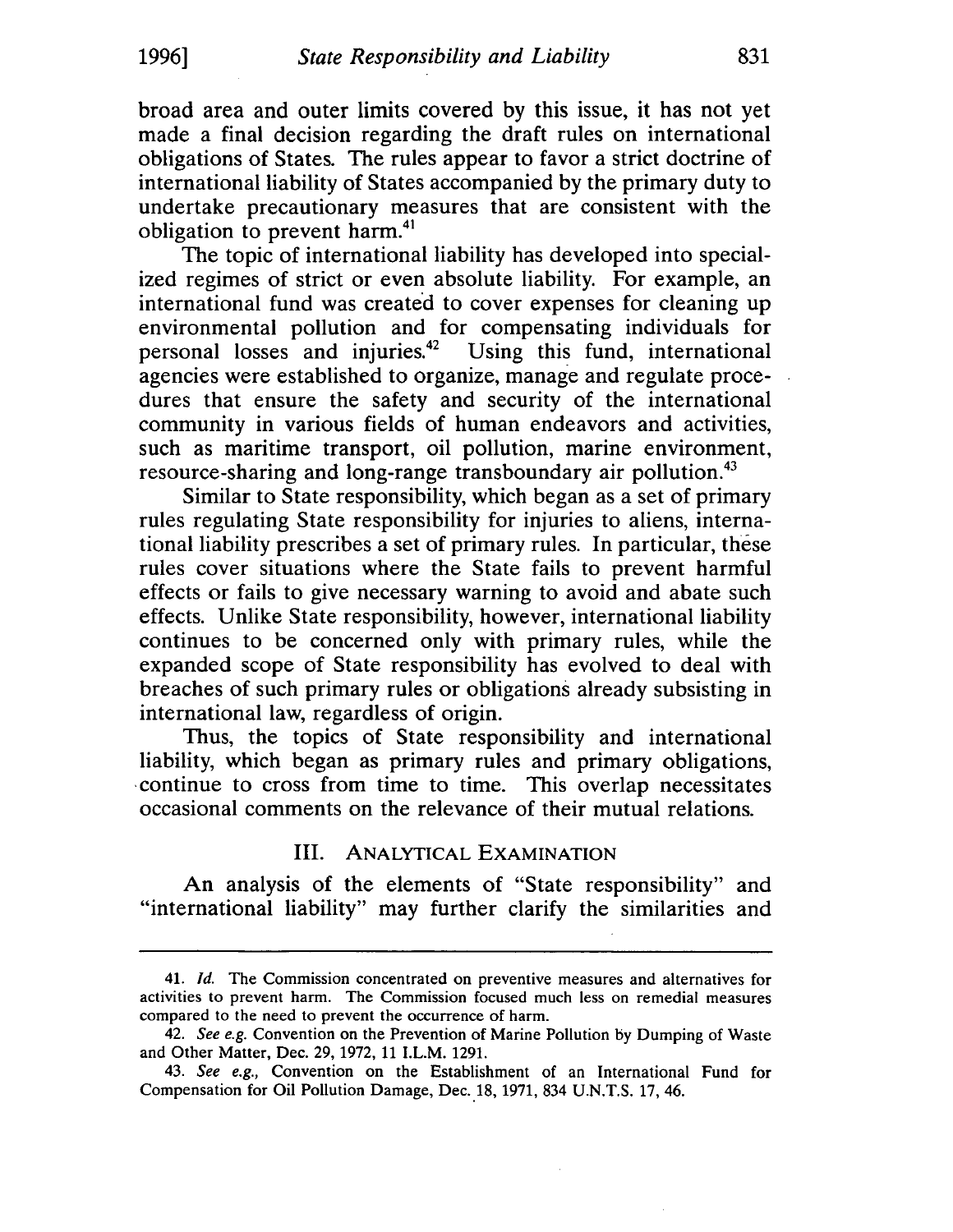differences pertinent to the two topics.

#### *A. The Nature of International Law Rules*

Two precepts may be drawn from the examination. of the origins and historical developments of State responsibility and international liability. First, State responsibility constitutes a comprehensive part of international law. It embraces all aspects of obligations incumbent upon States vis-a-vis' other States, whether voluntarily contracted or imposed by custom, including the general principle that an internationally wrongful act engaging State responsibility has international legal consequences. Second, international liability is predicated on a set of primary rules concerning the primary obligations of States. Thus, the breach of a primary obligation under international liability inevitably sets in motion the secondary rules prescribed under State responsibility. The obligation not to cause harm to others, or its broader version, the obligation to prevent harmful effects to others, would be a primary rule of international liability, a breach of which engages State responsibility.

Under international liability, however, international conventions and multilateral treaties have created specialized regimes of implementation of secondary rights and obligations in several areas. Just as the 1969 Vienna Convention on the Law of Treaties sets forth the legal consequences of a treaty obligation breach, $44$  a set of draft articles on international liability may also create a residuary general regime with provisions for implementing secondary obligations. These provisions may be consistent with, but contain detailed regulations different from, the implementation rules provided in the draft articles on State responsibility. In the absence of any special arrangements, the international liability draft articles may contain stricter rules of liability and more flexible criteria of attributability or imputation. Under these draft articles, the provisions would always operate as the residual secondary rules. The contract of the contract of the contract of the contract of the contract of the contract of the contract of the contract of the contract of the contract of the contract of the contract of the contract of the con

Despite the presupposition of primary rules and primary obligations in State responsibility, the rules and - obligations elaborated under international liability constitute the same precise primary rules and obligations. Yet, State responsibility left these

<sup>44.</sup> Vienna Convention on the Law of Treaties, *opened for signature* May 23, 1969, 8 I.L.M. 679 (entered into force Jan. 27, 1980).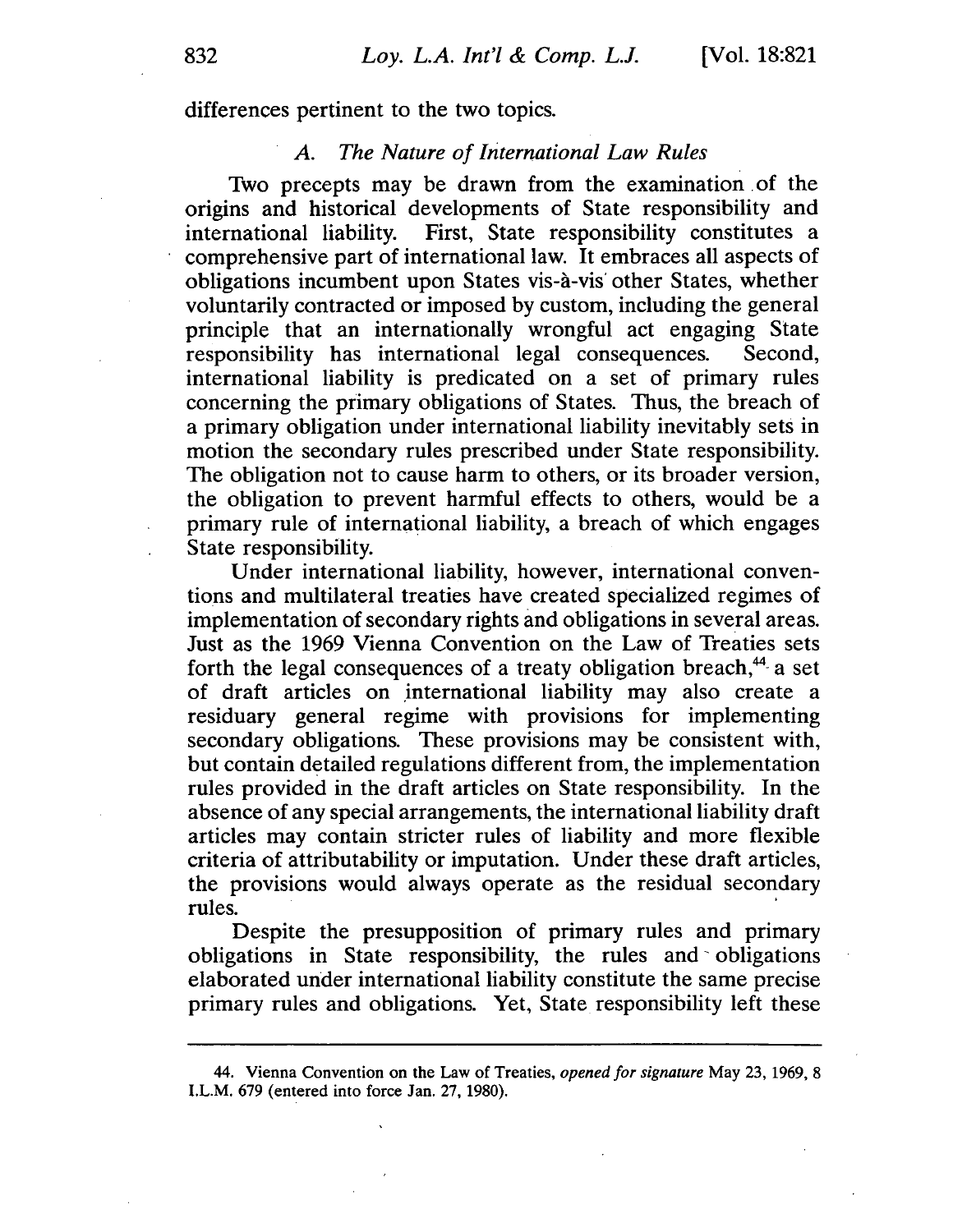rules and obligations untouched. Under State responsibility, the breach of primary rules and obligations results in the application of secondary rules in State responsibility. On the other hand, under international liability, a breach will generate secondary obligations that must be fulfilled under the law of State responsibility. These obligations include taking measures *ex nunc, ex tunc* and *ex ante,* cessation of wrongful acts or harmful effects, restitution or reparation, and satisfaction or adoption of precautionary measures to prevent repetition of the harmful effects or the injurious consequences of activities, regardless of consistency with international law.

# *B. The Relevance of Wrongfulness*

The general rule of State responsibility requires the existence, by commission or omission, of an internationally wrongful act, whereas international liability exists regardless of unlawfulness or prohibition by international law. Article 35 of the draft articles on State responsibility, however, has paved the way to reconciling the law of State responsibility with the law of international liability.45 Although articles 29, 31, 32 and 33 of the draft articles preclude wrongfulness of the act of a State, the absence of wrongfulness does not prejudge the obligation to compensate for damage caused by that act.<sup>46</sup> Thus, the obligation to compensate in the absence of wrongfulness is not inconsistent with the law of State responsibility. Special requirements imposed to prevent future harms also would not be inconsistent with the law of State responsibility. Therefore, wrongfulness may be an element of State responsibility. There are exceptions, however, to this general proposition. For instance, absence of wrongfulness does not preclude the application of some aspects of the secondary rules, which impose an obligation to compensate for the suffered loss, damage or harm.

The relevance of wrongfulness is relatively insignificant in the context of absolute and strict liability because the basis for international liability is the existence of injurious consequences or harm. The continuing evolution of international law reflects the relative insignificance of the wrongfulness requirement. What was not prohibited yesterday may be prohibited tomorrow, and what was

46. [d.

<sup>45.</sup> Draft Articles, *supra* note 3, art. 35.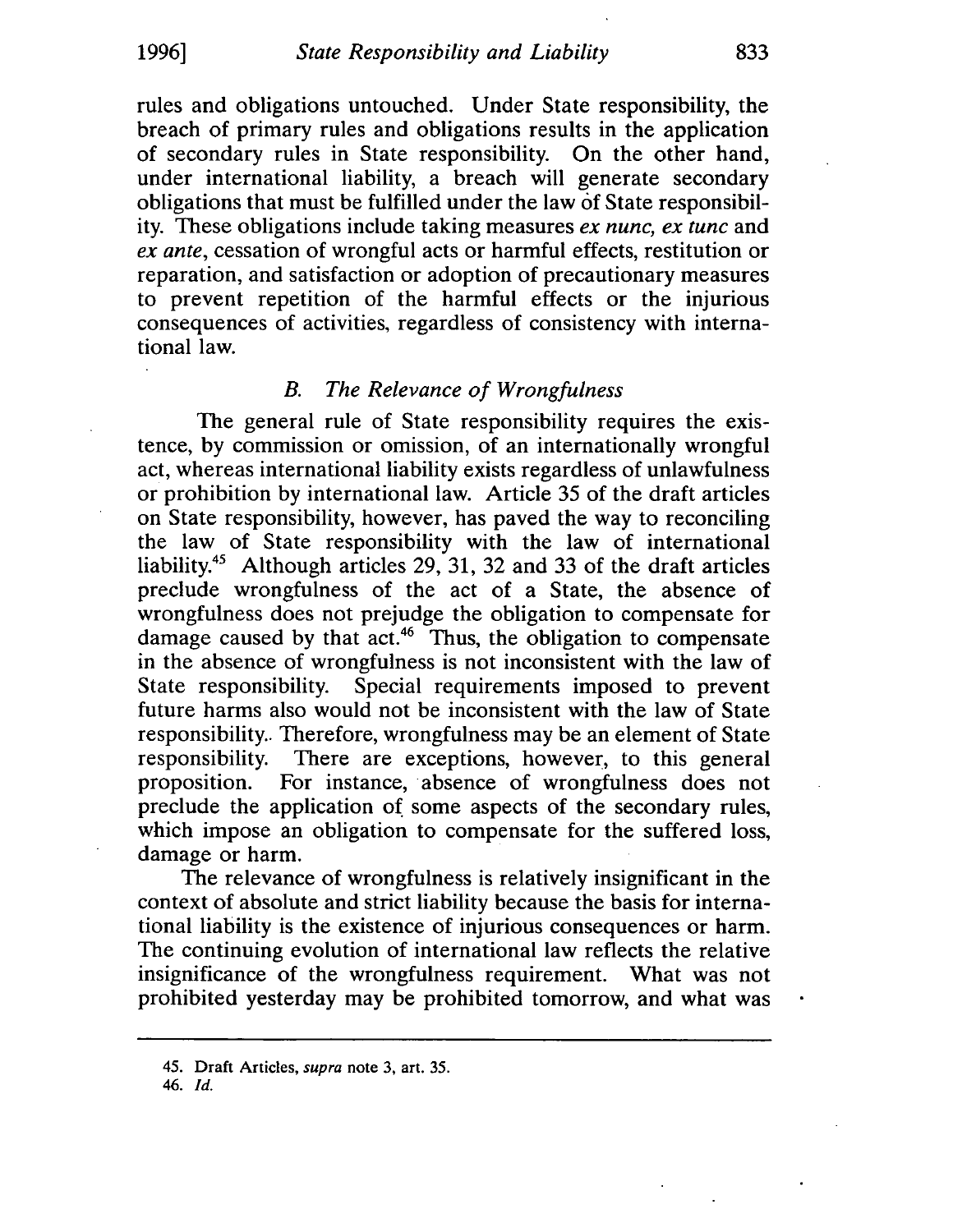prohibited today may not be prohibited tomorrow. The bottom line for international liability is that a State is liable for the harmful effects of activities under its control or within its jurisdiction. The control or exercise of jurisdiction by a State gives rise to its liability, irrespective of whether international law or the law of nations permits or prohibits the activities in question.

The law of international liability, which disregards wrongfulness, also opens the way for international law to evolve and develop its proscriptive rules. These rules evolve without prejudice to the obligation of the State to compensate for harmful consequences or to prevent, avoid and abate all injurious consequences to others. In this fashion, the moving frontier of international law progresses.

## C. *The Relative Irrelevance of Damage or Injury*

Injury or damage is not an element of State responsibility. It is sufficient to establish the existence of an internationally wrongful act attributable to a State. Although the gravity of damage or the seriousness of injury may be a relevant factor in assessing compensation to be awarded to the injured State, it is not relevant to the establishment of State responsibility.

On the other hand, under international liability, there is no breach of a primary obligation if no appreciable harm or injurious consequence results from activities that a State either permits, condones or fails to prevent. An appreciable harm or injurious consequence is necessary to establish a violation of the duty not to cause harm or a breach of the primary obligation to prevent harm.

There has been a shift in emphasis from a wrongfulness requirement under State responsibility to a total disregard of lawfulness under international liability. Similarly, there has been a shift in relevance from the absence of any injury requirement under State responsibility to the necessity of at least an appreciable harm or injurious consequence under international liability.

## *D. Differences in the Test of Attributability to the State of an Action or Omission*

The draft articles on State responsibility demonstrate the importance of tracing the commission of an internationally wrongful act. For a State to be responsible, an act may be either an action or an omission and must be attributable to the State.

On the other hand, international liability of a State associated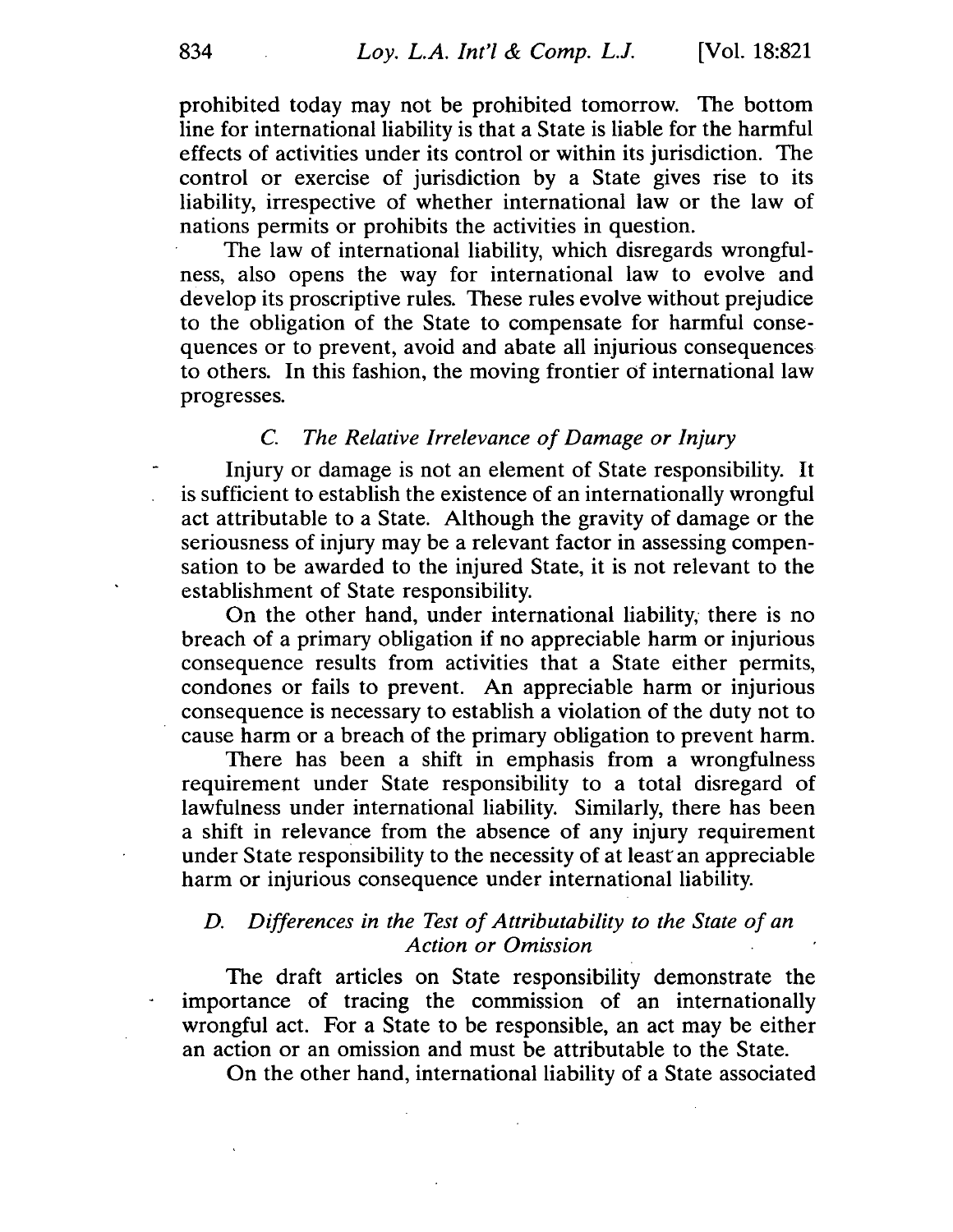with its obligation not to cause harm to other States requires no attributability of the act to the State. Indeed, there is no requirement of an act at all, let alone an internationally wrongful act. International liability arises out of injurious consequences which, according to the natural law of causation, must result from activities over which the State has or should have direct or indirect control or that lie within its jurisdiction. Usually, a State may be held internationally liable for harmful effects caused by activities occurring or emanating from within its territory. Therefore,' liability of a State may be said to be strict or almost absolute, regardless of fault, intention or negligence, for activities within its jurisdiction or on a sea-going vessel or spacecraft carrying its flag or registered in its territory. A State may be held internationally liable if it failed to take necessary steps to preempt or abate a harm. This test of attributability is more negative or less positive, in the sense that the act in question need not be attributable to the State or any of its organs or agencies. Although not prohibited by international law, it is sufficient if the activities giving rise to the harm were nevertheless conducted within its territory or under its jurisdiction or control.

## E. *Breach of an Obligation to Prevent a Given Event*

Four articles deal with types of international obligations incumbent upon a State: Article 20 (Obligation of Conduct); $47$ Article 21 (Obligation of Result);<sup>48</sup> Article 22 (Exhaustion of Local Remedies);<sup>49</sup> and Article 23 (Obligation to Prevent a Local Remedies);<sup>49</sup> and Article 23 (Obligation to Prevent a Given Event).<sup>50</sup> Article 23 provides that "[w]hen the result Article 23 provides that "[w]hen the result required of a State by an international obligation is the prevention, by means of its own choice, of the occurrence of a given event, there is a breach of that obligation only if, by the conduct adopted, the State does not achieve that result."<sup>51</sup> Article 23, therefore, refers to a special type of obligation of result, which is also intrinsically related to the States' adoption of conduct-a mixed obligation of result and conduct.

In general, part I of the draft articles deals with general

- 49. *Id.* art. 22.
- 50. *Id.* art. 23.
- 51. [d.

<sup>47.</sup> *Id.* art. 20.

<sup>48. [</sup>d. art. 21.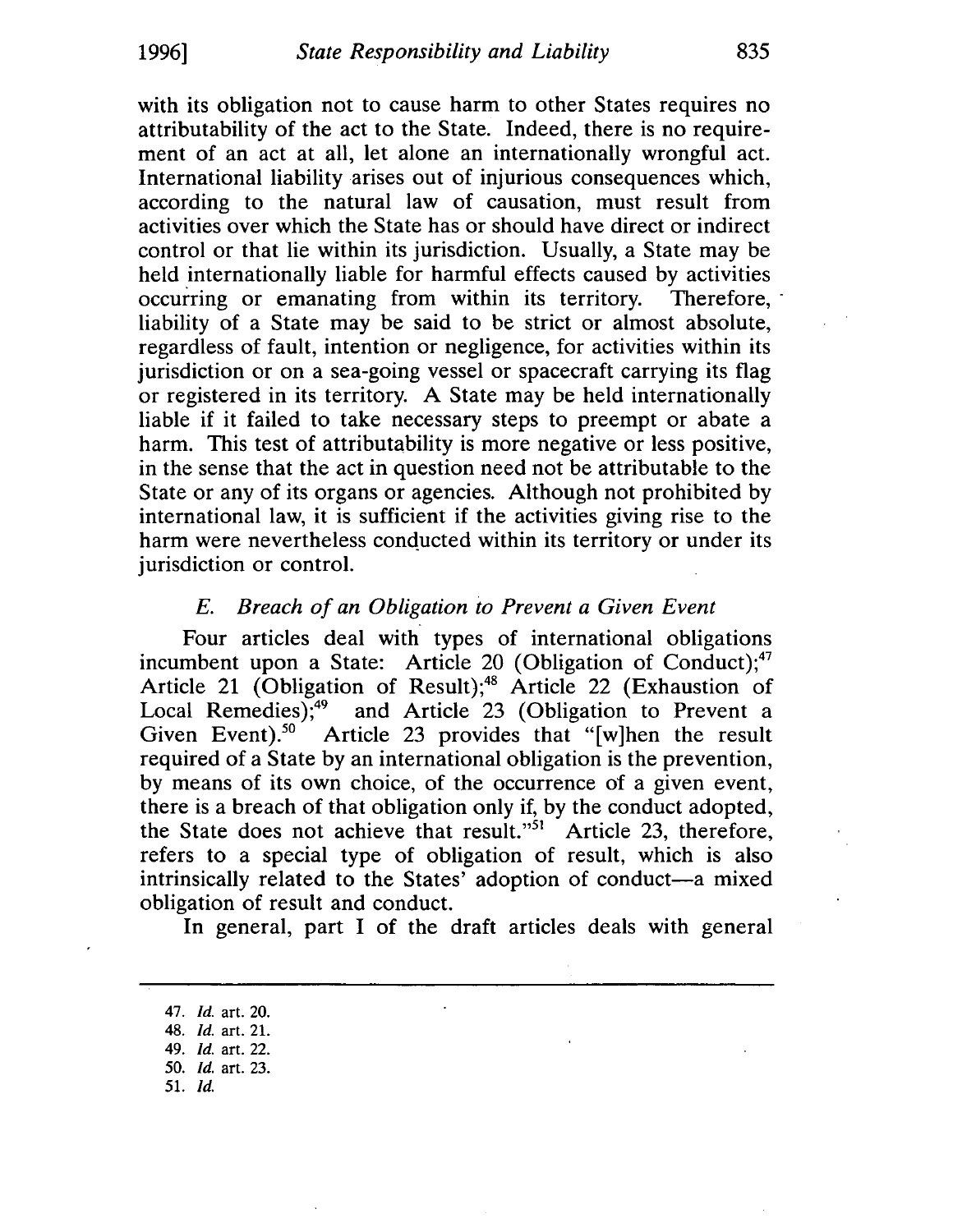principles and chapter III discusses the breach of an international obligation. Article 23 is part of chapter III and envisages cases of a breach of obligation to prevent a given event, such as the taking of accredited diplomats as hostages, the seizure of an accredited embassy or consulate, the assassination of a visiting dignitary, or the prevention of harm to another State.<sup>52</sup>

Injurious consequences arising out of activities that are otherwise lawful within the territory of a State but whose harmful effects occur in a neighboring country should be prevented under international law. Such a situation is exemplified in the *Trail Smelter Case*<sup>53</sup> which involved the diversion of water from the river in one territory into a lake bordering another State, possibly adversely affecting the flow of water, its quantity and quality. Other examples of this situation include the *Lake Lanoux Arbitration<sup>54</sup>*and the *Corfu Channel Case,55* which involved a failure on the part of a State to warn of imminent danger in an area within its jurisdiction that was normally safe for international navigation. Thus, international rules relating to international liability constitute the type of primary obligations envisaged in article  $23.^{56}$  Whenever a State breaches these obligations, another series of international rules on State responsibility apply, giving rise to a host of secondary obligations for the breaching State to fulfill.

# *F. Duality of International Obligations*

In general, a State has an international obligation to another State, or a State must be discharged of its obligation vis-a-vis another State. A State also owes obligations to the whole world or to all alike, *obligationes erga omnes.57* Such obligations include the maintenance of the minimum human rights standard, the non-

56. Draft Articles, *supra* note 3, art. 23.

<sup>52.</sup> These examples have been taken from actual occurrences such as the assassination of visiting Korean leaders in Rangoon or the classic assassination of Archduke Ferdinand in Sarajevo, which triggered World War I and the deaths of 20 million people.

<sup>53.</sup> Trail Smelter Case (U.S. v. Can.), 3 R.I.A.A. 1905 (Trail Smelter Arb. Trib. 1938 & 1941).

<sup>54.</sup> Lake Lanoux Arbitration (Fr. v. Spain), 24 I.L.R. 101 (Arb. Trib. 1957).

<sup>55.</sup> Corfu Channel (U.K. v. Alb.), 1949 I.C.J. 4 (Merits Apr. 9).

<sup>57.</sup> The International Court of Justice has refereed to *obligationes erga omnes* as obligations of a State to afford protection of its laws to foreign investment or foreign nationals. These obligations, however, are neither absolute nor unqualified, but are of concern to all States. Barcelona Traction, Light and Power Company Limited (Belg. v. Spain)  $\P$  $\P$  33, 1970 I.C.J. 3, 32 (Feb. 5).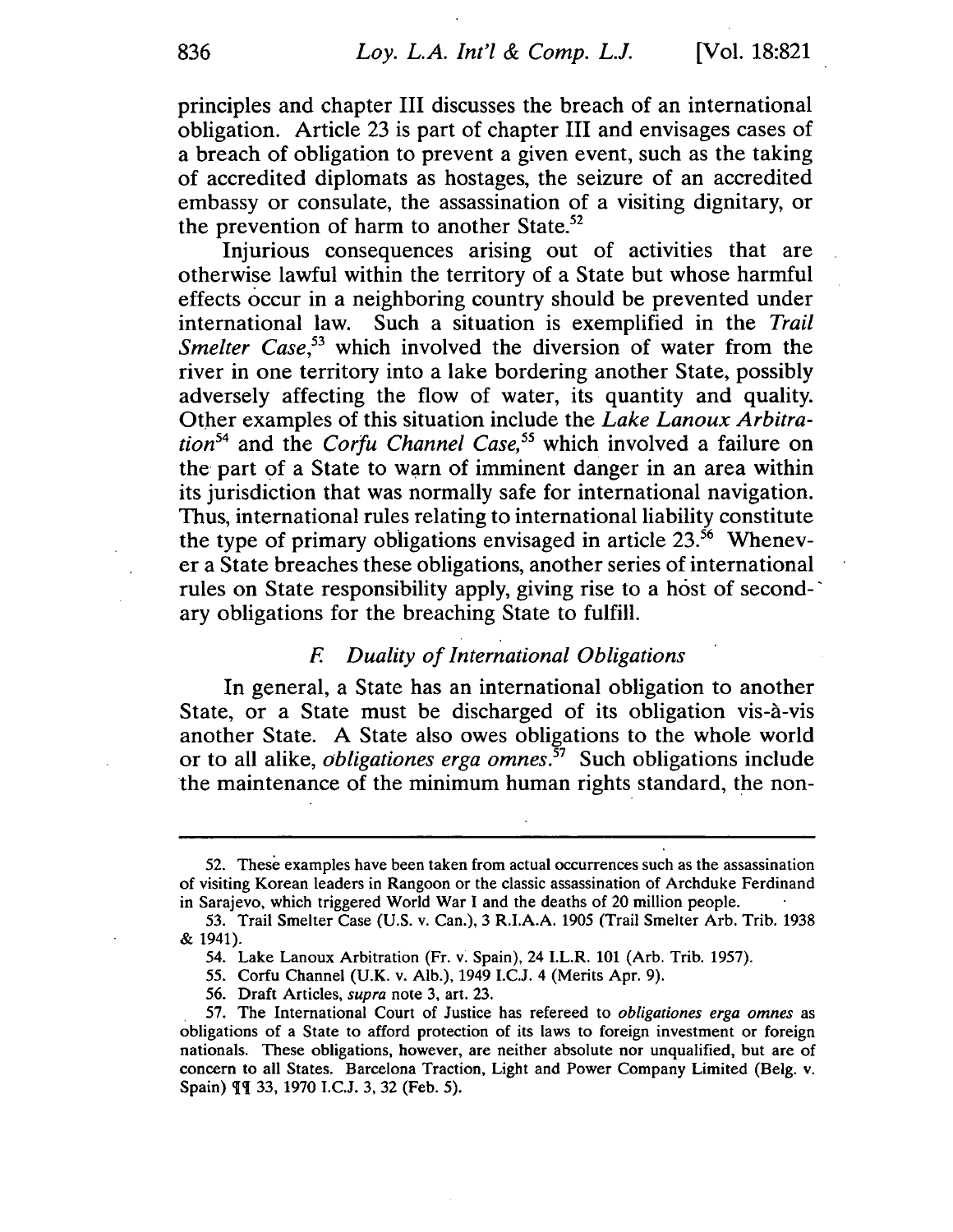discriminatory treatment of all aliens, the cooperation with one's neighbors and the prevention of harms to an adjacent community. By their very nature, *obligationes erga omnes* are the concern of all States, and thus, all States may have a legal interest in their enforcement.<sup>58</sup>

The existence of *obligationes erga omnes,* however, does not imply the availability of a right of action or *jus standi* for every State. *Actio popularis,59* or an action that any person may bring, on behalf of the government and himself, for violation of a penal statute, is not admitted in an international forum. Indeed, the ICJ distinguished between an obligation of a State to the international community as a whole and its obligations arising vis-à-vis other States in diplomatic protection<sup>60</sup> or air pollution.<sup>61</sup> It is difficult to designate a State or anyone else to represent the international community. Examples closest to an *actio popularis* would be the U.N. General Assembly's requests for ICJ advisory opinions.

State responsibility, as originally conceived, represented an aspect of diplomatic protection. This protection covered two dimensions of victims: natural or juridical persons who suffered injuries inflicted by the territorial State and the victim State whose nationals suffered personal injury or economic loss. This particular aspect of State responsibility in its classical form related to the treatment of aliens and its minimum standard.<sup>62</sup> Likewise, environmental damage suffered by neighboring States and their nationals as a result of the offending State's activities affects two dimensions of victims: the individuals exposed to harmful effects and the States whose nationals are the victims. The damage, injury or injurious consequences constitute the special or particular interest necessary to establish *locus standi* for the victim State.<sup>63</sup>

Article 22 of the draft articles on State responsibility, which requires exhaustion of local remedies and implies the existence of

<sup>58.</sup> Barcelona Traction, Light and Power Company, Limited ¶ 33, 1970 I.C.J. at 32-33.

*<sup>59.</sup> Actio Populares* was known in Roman Law as a prosecution that any citizen could initiate. BLACK'S LAW DICTIONARY 29 (6th ed. 1990).

<sup>60.</sup> *Barcelona Traction, Light and Power Company, Limited*  $\P$ <sup>*I*</sup> 33-35, 1970 I.C.J. at 32-33.

<sup>61.</sup> See for instance the Convention on Long-Range Transboundary Air Pollution (LRTAP), Mar. 25, 1979, U.N.T.S. 217 (entered into force Mar. 16, 1983).

*<sup>62.</sup> See* Borchard, *supra* note 11.

<sup>63.</sup> See, e.g., Nuclear Tests (Austl. v. Fr.), 1974 I.C.J. 253 (Dec. 20); Nuclear Tests (N.Z. v. Fr.), 1974 I.cJ. 457 (Dec. 20).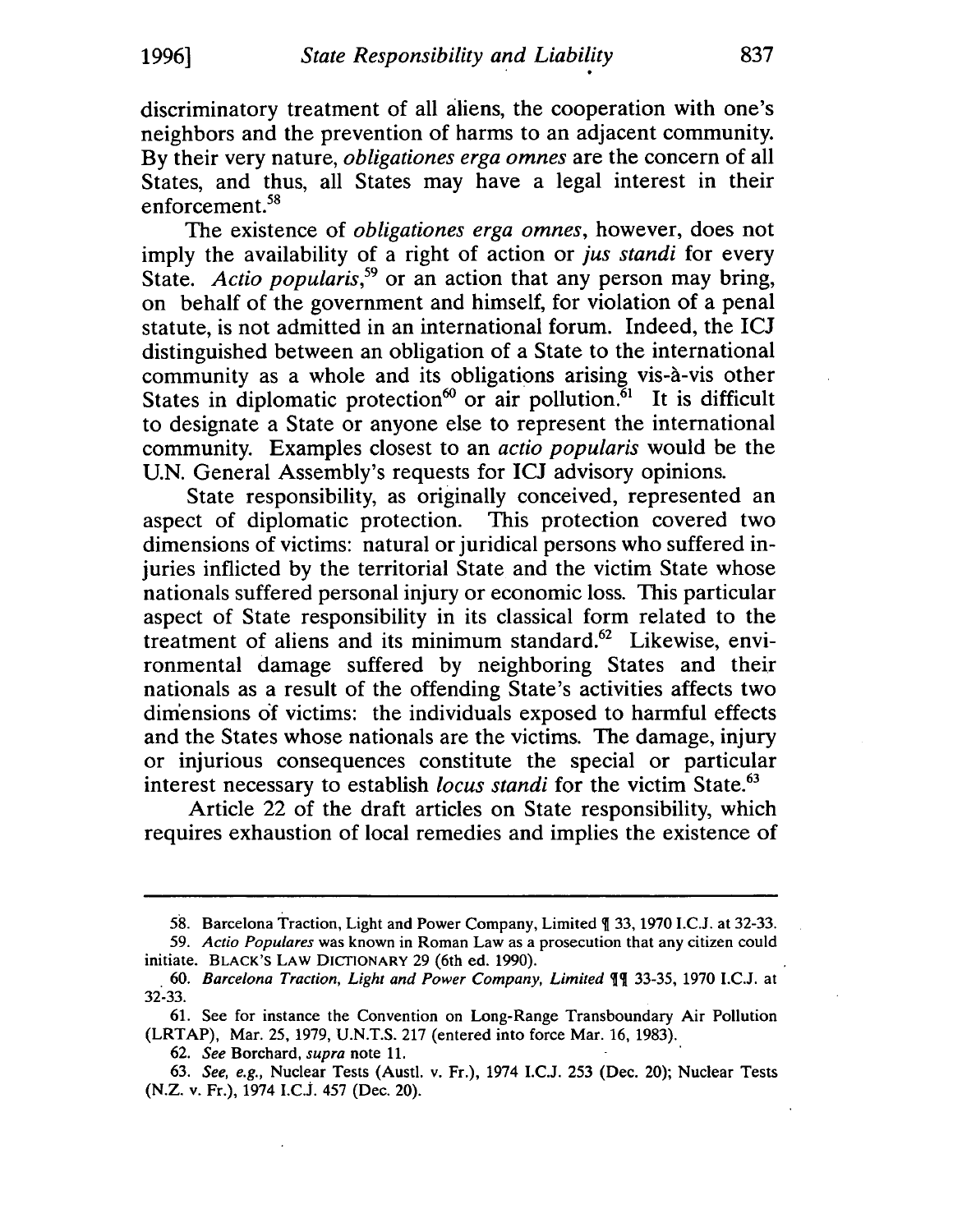two-fold measures of redress, represents the injury to aliens.<sup>64</sup> The first dimension is reflected in the availability of local remedies . under the law of the territorial State, and the second dimension is reflected in the ability of the injured or victim State to espouse the claims of its nationals under international law.

Similarly, State responsibility flowing from the international liability of a State or its breach of an obligation to prevent a given event has two dimensions: domestic remedies that normally do not exist and its international liability vis-a-vis the victim State.

Because no local remedies are readily available for injuries resulting from transboundary air pollution in the absence of a treaty regime, the victim State can only find a solution through negotiations, arbitration, conciliation or good offices. It may also pursue litigation at an international level.

In spite of Article 23 of the draft articles on State Responsibility,<sup>65</sup> international liability law may still settle claims by paying compensation either to the victim State or directly to the individual victims.<sup>66</sup>

Two categories of cases, namely, diplomatic protection and international liability, relate to claims that could be settled under national law through local remedies or amicable settlement.

#### IV. CONCLUSION

State responsibility and international liability are closely related, if not intrinsically interconnected, topics. It has been difficult to completely sever international liability from State responsibility, despite the intensive process of investigation, deliberation and codification by international agencies, such as the International Law Commission and the Institute of International Law.

Pending consideration of these topics, which may take decades or longer before final completion and adoption, independent studies should be continued and encouraged to understand these subjects better. State responsibility, formerly confined to a narrow scope of injuries to aliens, will receive further studies and more thorough scrutiny. The topic now appears to be all-inclusive,

<sup>64.</sup> Draft Articles, *supra* note 3, art. 22.

*<sup>65.</sup> Id.* art. 23.

*<sup>66.</sup> See* Settlement of Gut Dam Claims (U.S. V. Can.), 8 I.L.M. 118 (Lake Ontario Claims Trib. 1969).